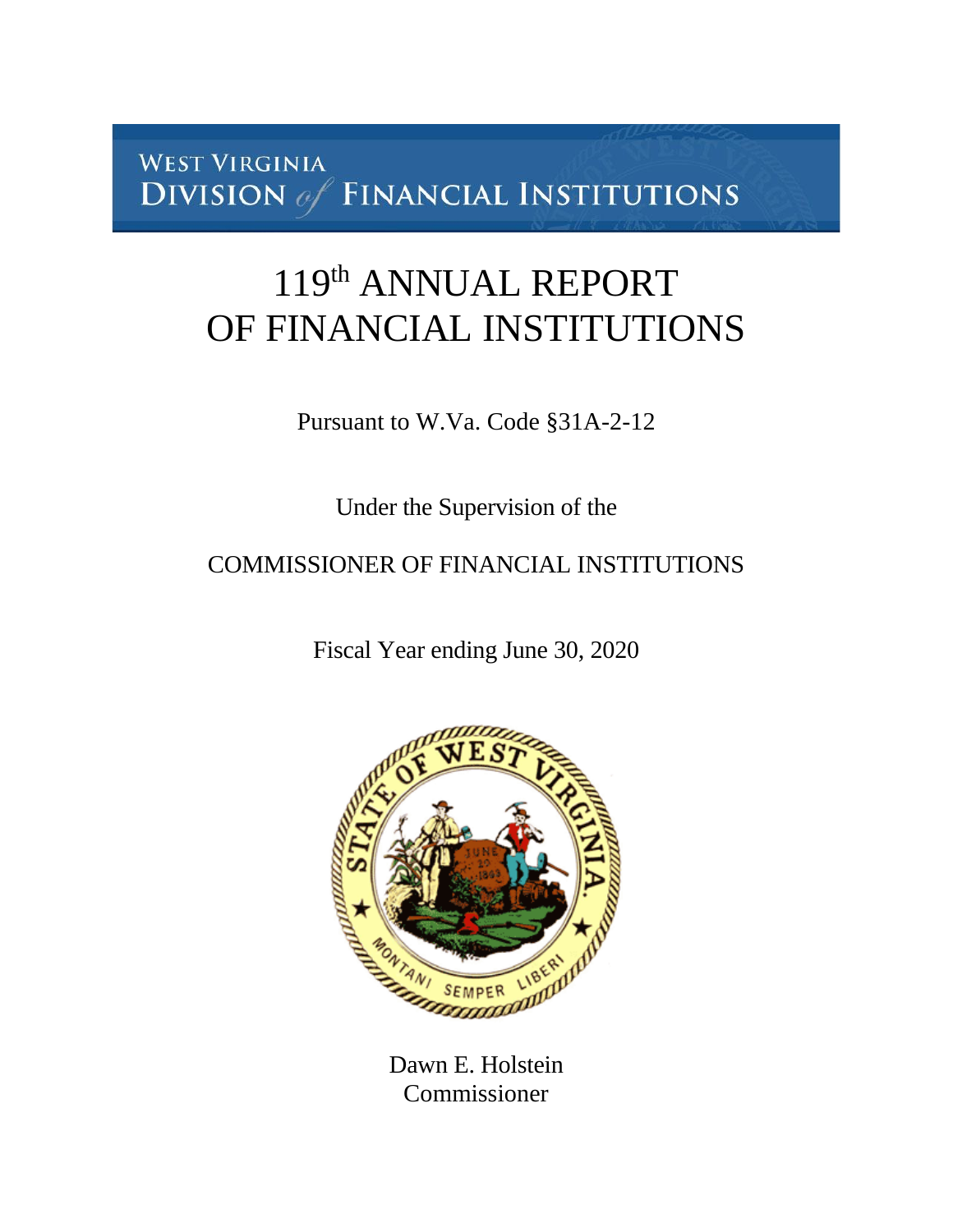# TABLE OF CONTENTS

| <b>Division History</b>                                         |       |
|-----------------------------------------------------------------|-------|
| <b>Division Activities</b>                                      | 2     |
| <b>Division Staff</b>                                           | 3     |
| West Virginia Board of Banking & Financial Institutions Members | 4     |
| West Virginia Lending & Credit Rate Board Members               | $5-6$ |
| <b>West Virginia Floating Usury Ceiling Rates</b>               | 7     |
| DEPOSITORY INSTITUTIONS:                                        |       |

## *DEPOSITORY INSTITUTIONS:*

| <b>State Chartered Banks Headquartered in West Virginia</b>                       | 8     |
|-----------------------------------------------------------------------------------|-------|
| <b>Bank Applications Received and/or Acted Upon by the WVBBFI</b>                 | 9     |
| <b>State and National Bank Mergers</b>                                            | 10    |
| <b>Parity Decisions</b>                                                           | 11    |
| <b>Fiduciary Powers</b>                                                           | 12    |
| Report of Condition and Income for State and National Banks in West Virginia      | 13    |
| <b>Bank Holding Companies Operating in West Virginia</b>                          | 14-15 |
| <b>Bank Holding Company Formations and Dissolutions</b>                           | 16    |
| <b>State Chartered Credit Unions Headquartered in West Virginia</b>               | 17    |
| Report of Condition and Income for State Chartered Credit Unions in West Virginia | 18    |
|                                                                                   |       |

#### *NONDEPOSITORY INSTITUTIONS:*

| <b>West Virginia Licensed Mortgage Lenders</b>   | 19-26 |
|--------------------------------------------------|-------|
| West Virginia Licensed Mortgage Brokers          | 26-29 |
| <b>West Virginia Licensed Money Transmitters</b> | 30-32 |
| <b>West Virginia Regulated Consumer Lenders</b>  | 33    |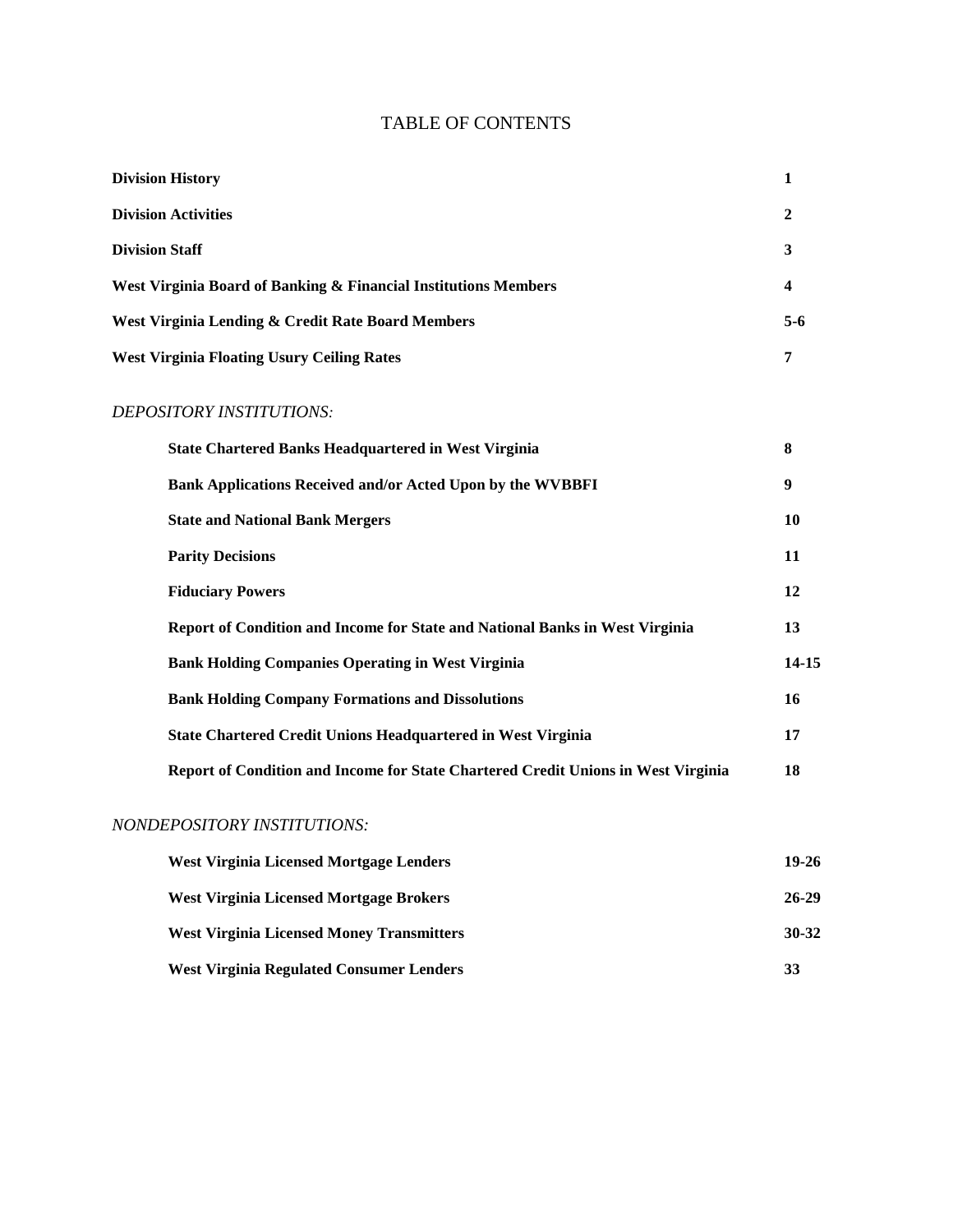#### **DIVISION HISTORY**

During the period between 1863 and 1891, state banks were entirely free from regulation and supervision by the State. The Legislature in 1891 passed a law providing for a State Banking Department and authorized the Governor to appoint a State Bank Examiner, to be under the jurisdiction and control of the Board of Public Works. The Office of the Commissioner of Banking was created by Legislative enactment on February 21, 1901, and continues to function under and by authority of West Virginia Code §31A, as amended.

The following officials served as heads of the State Banking Department. There was an official name change in 1989 to the Division of Banking, and on February 29, 2012 to the Division of Financial Institutions.

| <b>Name</b>             | <b>Title</b>               | <b>Year Served</b> |
|-------------------------|----------------------------|--------------------|
| Charles W. Young        | <b>Bank Examiner</b>       | 1891-1892          |
| C.A. Weaver             | <b>Bank Examiner</b>       | 1893-1894          |
| No Record               | <b>Bank Examiner</b>       | 1895-1898          |
| O.B. Wetzel             | <b>Bank Examiner</b>       | 1899-1900          |
| O.B. Kefauver           | <b>Bank Examiner</b>       | 1900-1901          |
| M.A. Kendall            | Commissioner               | 1901-1905          |
| S.V. Mathews            | Commissioner               | 1905-1915          |
| S. Preston Smith        | Commissioner               | 1915-1919          |
| Joseph S. Hill          | Commissioner               | 1919-1923          |
| Naaman Jackson          | Commissioner               | 1923-1924          |
| Harry A. Abbott         | Commissioner               | 1924-1929          |
| Lathrop R. Charter, Jr. | Commissioner               | 1929-1933          |
| Waitman C. Given        | Commissioner               | 1933-1934          |
| George Ward             | Commissioner               | 1934-1940          |
| H.P. Brightwell         | <b>Acting Commissioner</b> | 1940-1940          |
| R. Carl Andrews         | Commissioner               | 1940-1941          |
| H.D. Vaughan            | Commissioner               | 1941-1942          |
| A.W. Locke              | Commissioner               | 1942-1947          |
| John H. Hoffman         | Commissioner               | 1947-1955          |
| Mrs. Neil W. Walker     | Commissioner               | 1955-1957          |
| Donald Taylor           | Commissioner               | 1957-1960          |
| Carl B. Early           | Commissioner               | 1960-1967          |
| M. W. Smith             | Commissioner               | 1967-1971          |
| George B. Jordan, Jr.   | Commissioner               | 1972-1974          |
| W. Lovell Higgins       | <b>Acting Commissioner</b> | 1974-1975          |
| George B. Jordan, Jr.   | Commissioner               | 1975-1977          |
| H. David Hale           | Commissioner               | 1977-1977          |
| C. Joe Mullen           | Commissioner               | 1977-1979          |
| W. Lovell Higgins       | <b>Acting Commissioner</b> | 1979-1979          |
| Phyllis Huff Arnold     | Commissioner               | 1979-1983          |
| Thomas J. Hansberry     | Acting Commissioner        | 1983-1984          |
| Thomas J. Hansberry     | Commissioner               | 1985-1985          |
| A. Kevin Thomas         | Deputy Commissioner        | 1985-1987          |
| David S. Mudie          | Deputy Commissioner        | 1987-1988          |
| James H. Paige, III     | Commissioner               | 1989-1992          |
| Sharon G. Bias          | Commissioner               | 1992-2001          |
| Larry A. Stark          | Commissioner               | 2001-2008          |
| Sara M. Cline           | <b>Acting Commissioner</b> | 2008-2009          |
| Sara M. Cline           | Commissioner               | 2009-2015          |
| Dawn E. Holstein        | <b>Acting Commissioner</b> | 2015-2017          |
| Dawn E. Holstein        | Commissioner               | 2017-present       |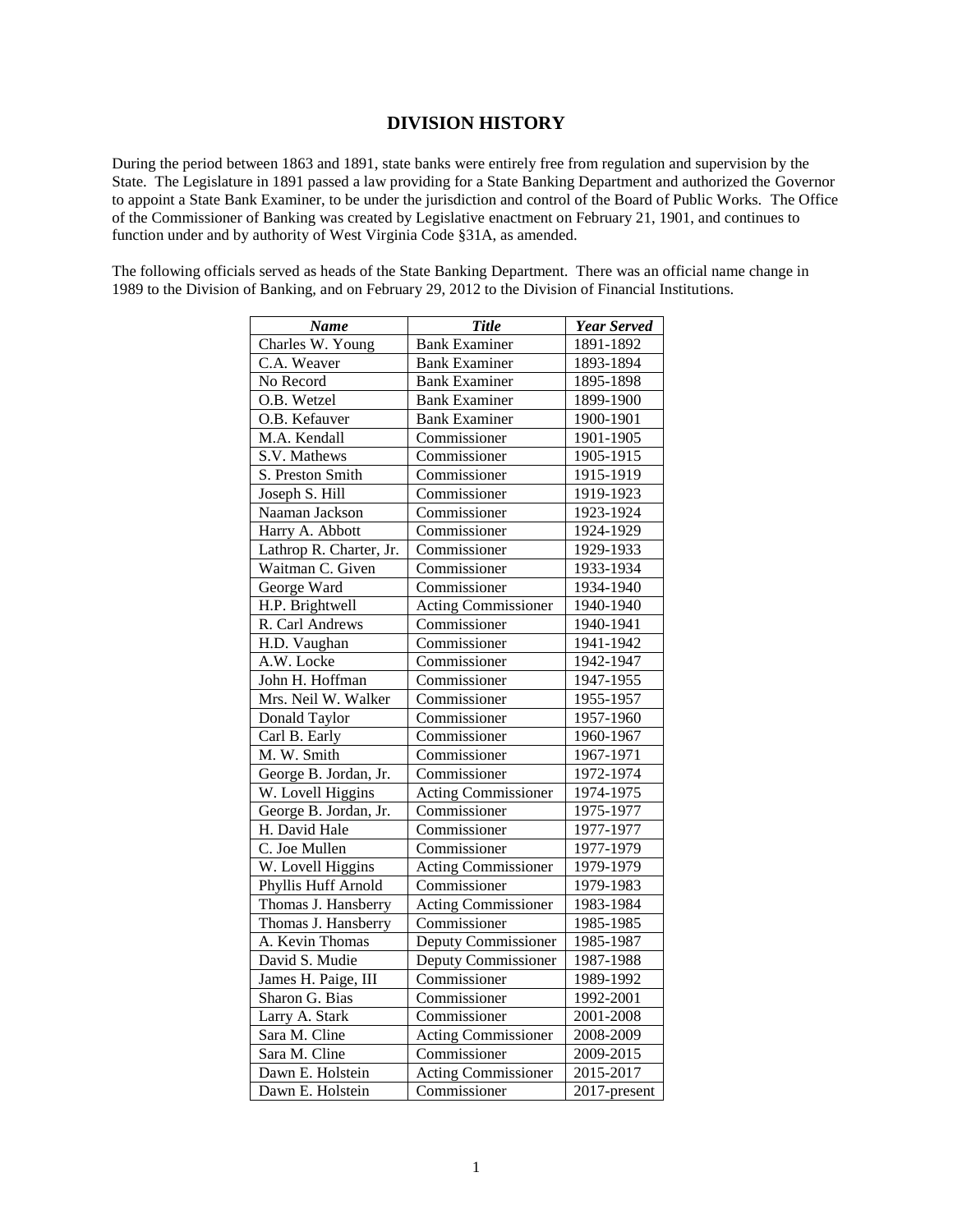#### **DIVISION ACTIVITIES**

During the calendar year, the Commissioner of Financial Institutions requires four Calls for Reports of Condition and Income of state banks, as of the following dates:

#### March 31 June 30 September 30 December 31

Four Calls for Reports of Condition of State Chartered Credit Unions:

March 31 June 30 September 30 December 31

One Call for Report of Condition of Regulated Consumer Lenders:

December 31

One Call for the Annual Report of Mortgage Lenders and Brokers:

December 31

The Division's examination staff participated in and completed the following classes of examinations for the periods indicated:

|                                                                                    | <b>FY2019</b> | <u>FY2020</u> |
|------------------------------------------------------------------------------------|---------------|---------------|
| <b>Bank Holding Companies</b>                                                      | 10            | 12            |
| <b>Commercial Banks and Trust Companies</b><br>(Trust, IT, Visitations, & Targets) | 42            | 47            |
| <b>Credit Unions</b>                                                               | 3             | 3             |
| <b>Money Transmitter</b>                                                           | 10            | 4             |
| <b>Regulated Consumer Lenders</b>                                                  | $\mathbf{2}$  | 3             |
| Mortgage Lender/Broker/Servicer<br>Examinations & Visitations                      | 18            | 20            |
| <b>Total Examinations</b>                                                          | 85            | 89            |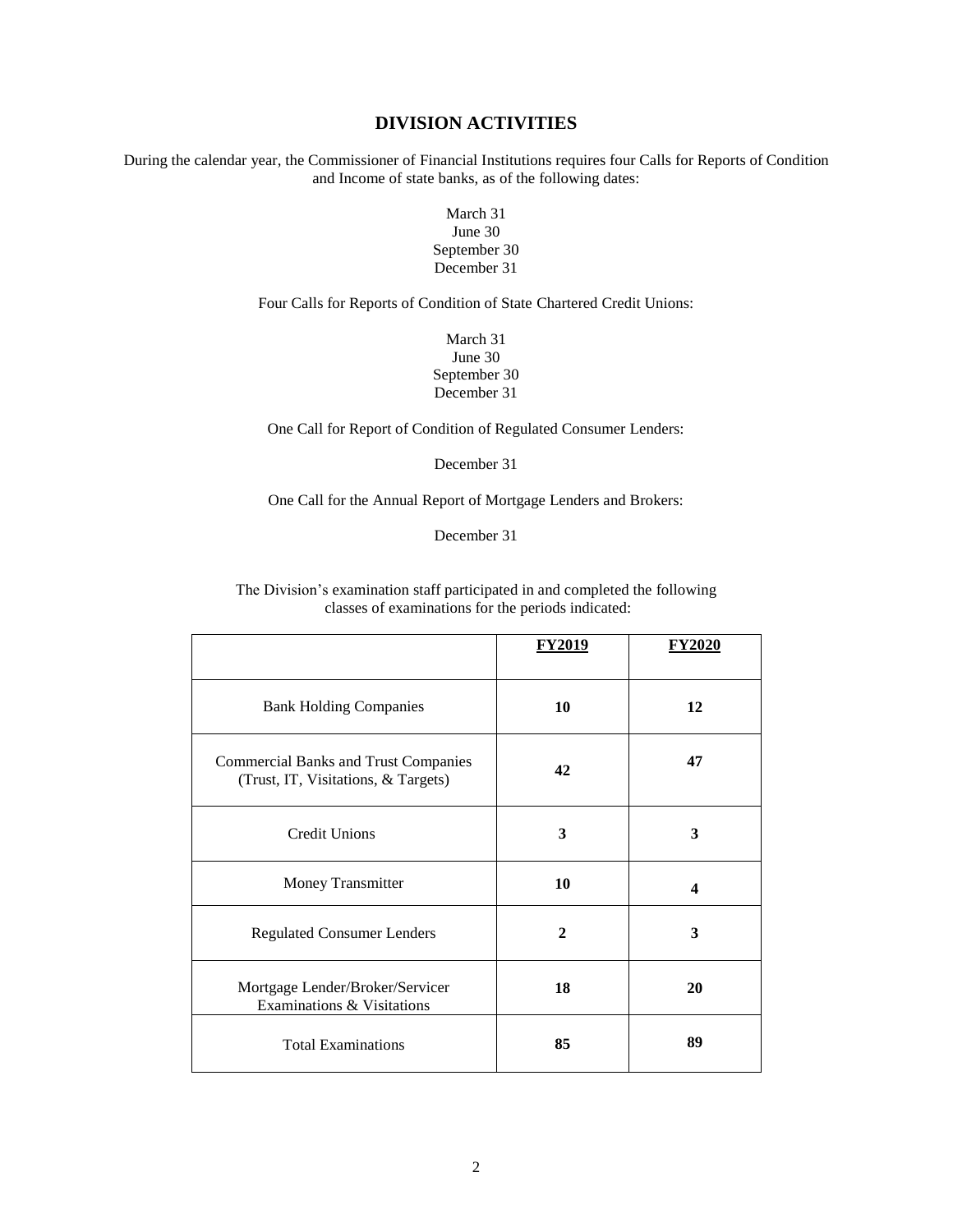# **DIVISION STAFF MEMBERS**

| Commissioner                           | Dawn Holstein                                                                                                                                                                                                                                                                                                                                |
|----------------------------------------|----------------------------------------------------------------------------------------------------------------------------------------------------------------------------------------------------------------------------------------------------------------------------------------------------------------------------------------------|
| <b>General Counsel</b>                 | <b>Kathy Lawson</b>                                                                                                                                                                                                                                                                                                                          |
| Director of Nondepository Institutions | <b>Tracy Hudson</b>                                                                                                                                                                                                                                                                                                                          |
| Director of Depository Institutions    | Martin Grimm                                                                                                                                                                                                                                                                                                                                 |
| Director of Operations Regulation      | <b>John France</b>                                                                                                                                                                                                                                                                                                                           |
| <b>Licensing Analyst</b>               | Lisa Miller                                                                                                                                                                                                                                                                                                                                  |
| <b>Budget Administrator</b>            |                                                                                                                                                                                                                                                                                                                                              |
| <b>Office Assistant</b>                | Lori DeBruyn                                                                                                                                                                                                                                                                                                                                 |
| <b>Office Assistant</b>                | <b>Judy Pennington</b>                                                                                                                                                                                                                                                                                                                       |
| <b>Review Examiners</b>                | Martin Grimm<br>Terri Shock<br>Melissa Fry                                                                                                                                                                                                                                                                                                   |
| Money Service Businesses Manager       |                                                                                                                                                                                                                                                                                                                                              |
| Examiners                              | Ariel Billotti<br><b>Justin Butler</b><br>Nathan Freeman (Chief)<br>Robert Glotfelty, Jr. (Chief)<br>Glen Harvey<br><b>Andrew Howard</b><br>Lorraine Jackson<br>Mark Lanham<br>Dwayne Ledsome<br>Thomas Mainella<br>Matthew Mann (Chief)<br><b>Edward McMinn</b><br><b>Esther Sebert</b><br>James Thompson<br>David Townsend<br>Ross Whisner |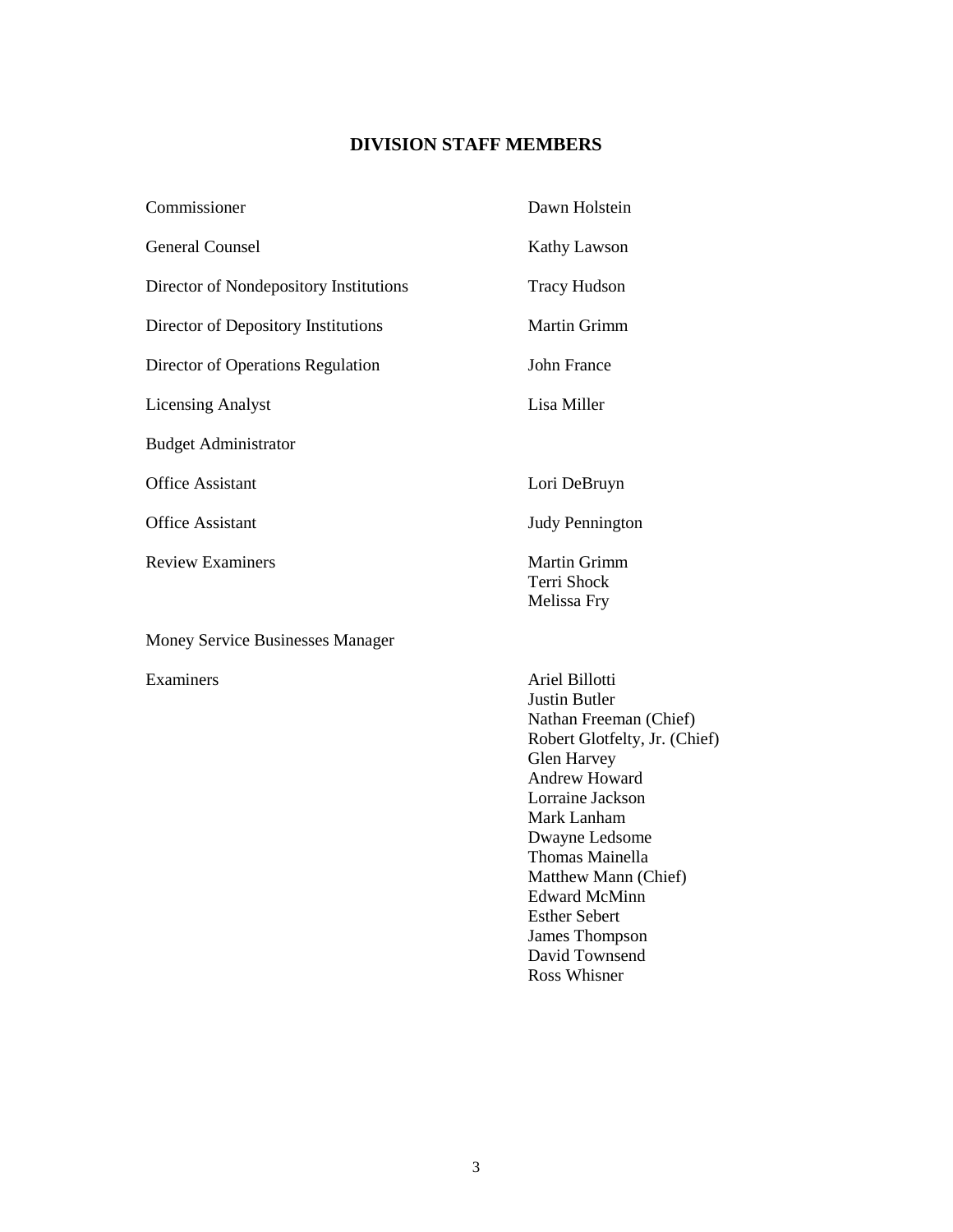## **WEST VIRGINIA BOARD OF BANKING AND FINANCIAL INSTITUTIONS MEMBERS**

# **Board Member Represents**

| Dawn Holstein      | <b>Chair and Commissioner</b>              | Division of Financial Institutions |
|--------------------|--------------------------------------------|------------------------------------|
| Larry Mazza        | MVB Bank, Inc., Fairmont, WV               | Large asset size banks             |
| David Righter      | First Neighborhood Bank, Inc., Spencer, WV | Medium asset size banks            |
| F. Michael Nelson  | The Pleasants County Bank, St Marys, WV    | Small asset size banks             |
| <b>Brent Gray</b>  | The State Credit Union, Charleston, WV     | All other financial institutions   |
| <b>Larry Moore</b> | Ceredo, WV                                 | Public                             |
| Joseph Letnaunchyn | Charleston, WV                             | Public                             |

Note: One State Bank Failure Occurred In Fiscal Year 2020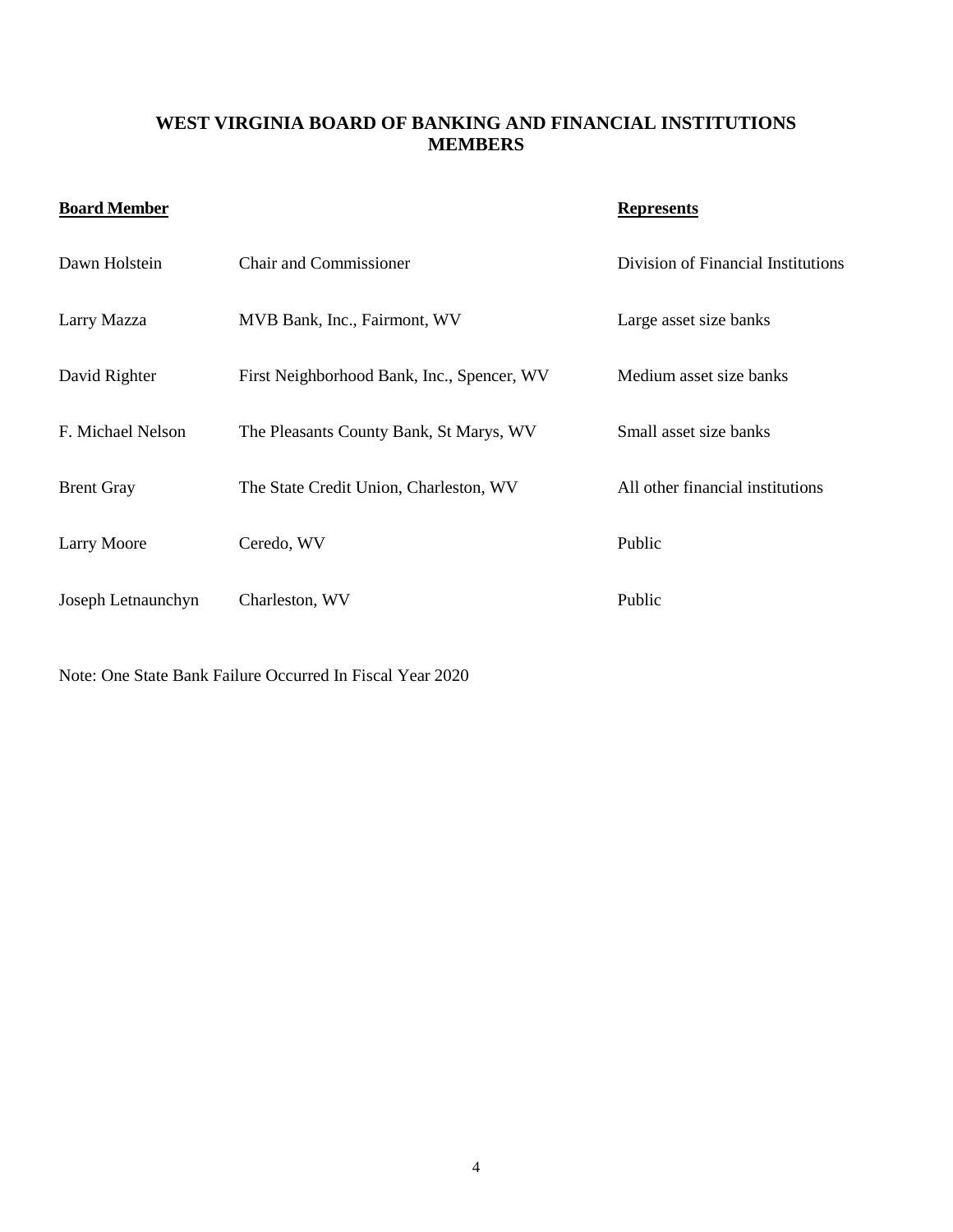#### **WEST VIRGINIA LENDING AND CREDIT RATE BOARD STATUTORY MEMBERS**

| <b>Board Member (Statutory)</b>         | <b>Represents</b>                  |
|-----------------------------------------|------------------------------------|
| <b>Chair and Commissioner</b>           | Division of Financial Institutions |
| Dean, Lewis College of Business         | Marshall University                |
| Dean, College of Business and Economics | West Virginia University           |
| Director of Consumer Protection         | WV Attorney General's Office       |
| <b>Executive Director</b>               | WV Development Office              |
| Treasurer                               | State of West Virginia             |
| Mr. James Morgan                        | Public Member                      |
| Mr. Nelson Wagner                       | Public Member                      |
| Ms. Anne Crowe                          | Public Member                      |

#### **ORDER**

As an alternative to the sales finance charge allowed by West Virginia Code §46A-3-103(3), with respect to a consumer credit sale made pursuant to a revolving charge account, if the billing cycle is monthly, a seller may contract for and receive a sales finance charge not exceeding one-twelfth of twenty-five percent on the unpaid principal balance. If the billing cycle is not monthly, the maximum charge is that percentage which bears the same relation to the applicable monthly percentage as the number of days in the billing cycle bears to thirty. A billing cycle is monthly if the billing statement dates are on the same day each month or do not vary by more than four days there from.

Under this alternative sales finance charge rate, no origination fee, points, investigation fees, or similar prepaid finance charges are permitted, unless the transaction is fully secured by real estate.

This Order is effective December 1, 1999 and, pursuant to West Virginia Code §47A-1-1(g), shall remain in full force and effect until such time as the Board meets and prescribes different maximum rates of interest and/or maximum finance charges.

#### **ORDER**

As an alternative to the sales finance charge allowed by West Virginia Code §46A-3-101(1), with respect to a consumer credit sale made on a closed-end basis, a seller may contract for and receive a sales finance charge, calculated according to the actuarial method, which may not exceed twenty-five percent per annum.

This Order is effective December 1, 1999 and, pursuant to West Virginia Code §47A-1-1(g), shall remain in full force and effect until such time as the Board meets and prescribes different maximum rates of interest and/or maximum finance charges.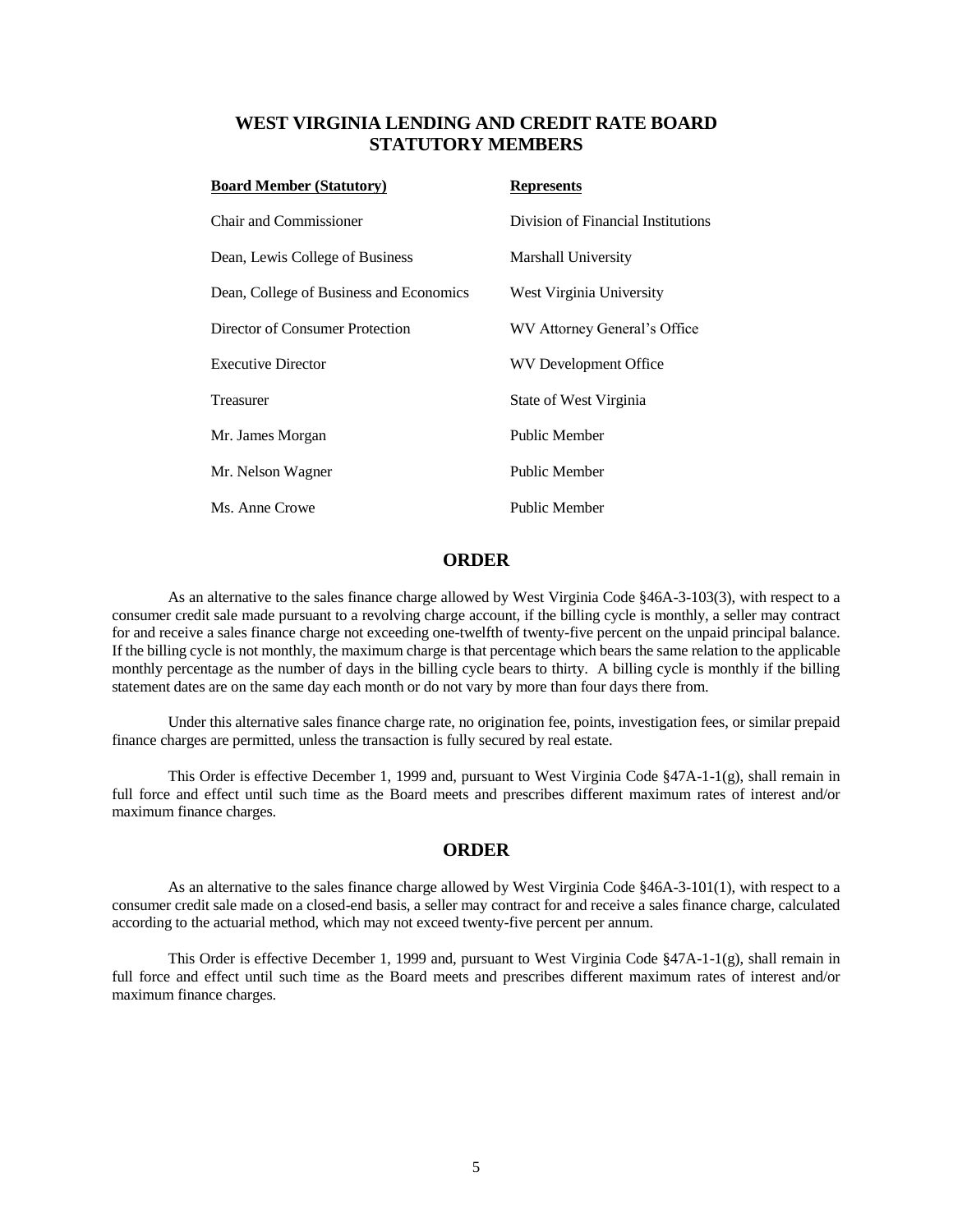*The following rates, set by prior Orders of the Board effective December 1, 1996, remain unchanged and in full force and effect pursuant to WV Code 47A-1-1(g) until such time as the Board meets and prescribes different maximum rates of interest and/or maximum finance charges:*

#### **ORDER**

As an alternative to any statutory rate, any person [which defined in West Virginia Code §31A-1-2(n) means "any individual, partnership, society, association, firm, institutions, company, public or private corporation, state, governmental agency, bureau, department, division or instrumentality, political subdivision, county court, municipality, trust, syndicate, estate or any other legal entity whatsoever, formed, created or existing under the laws of this State or any other jurisdiction"] may charge a maximum finance charge not exceeding eighteen percent per annum calculated according to the actuarial method, on all loans, credit sales or transactions, forbearance or similar transactions, regardless of purpose.

This Order is effective December 1, 1996 and, pursuant to West Virginia Code §47A-1-1(g), shall remain in full force and effect until such time as the Board meets and prescribes different maximum rates of interest and/or maximum finance charges.

#### **ORDER**

As an alternative to the loan finance charge allowed by West Virginia Code §46A-3-106(3), with respect to a consumer loan made pursuant to a revolving loan account, if the billing cycle is monthly, a lender may contract for and receive a loan finance charge not exceeding one and one-half percent on the unpaid principal balance. If the billing cycle is not monthly, the maximum charge is that percentage which bears the same relation to the applicable monthly percentage as the number of days in the billing cycle bears to thirty. A billing cycle is monthly if the billing statement dates are on the same day each month or do not vary by more than four days there from.

Under this alternative revolving loan finance charge rate, no origination fee, points, investigation fees, or similar prepaid finance charges are permitted, unless the transaction is fully secured by real estate.

This Order is effective December 1, 1996 and, pursuant to West Virginia Code §47A-1-1(g), shall remain in full force and effect until such time as the Board meets and prescribes different maximum rates of interest and/or maximum finance charges

(Original signed document on file)

Sharon G. Bias, Chairperson WV Lending and Credit Rate Board October 5, 1999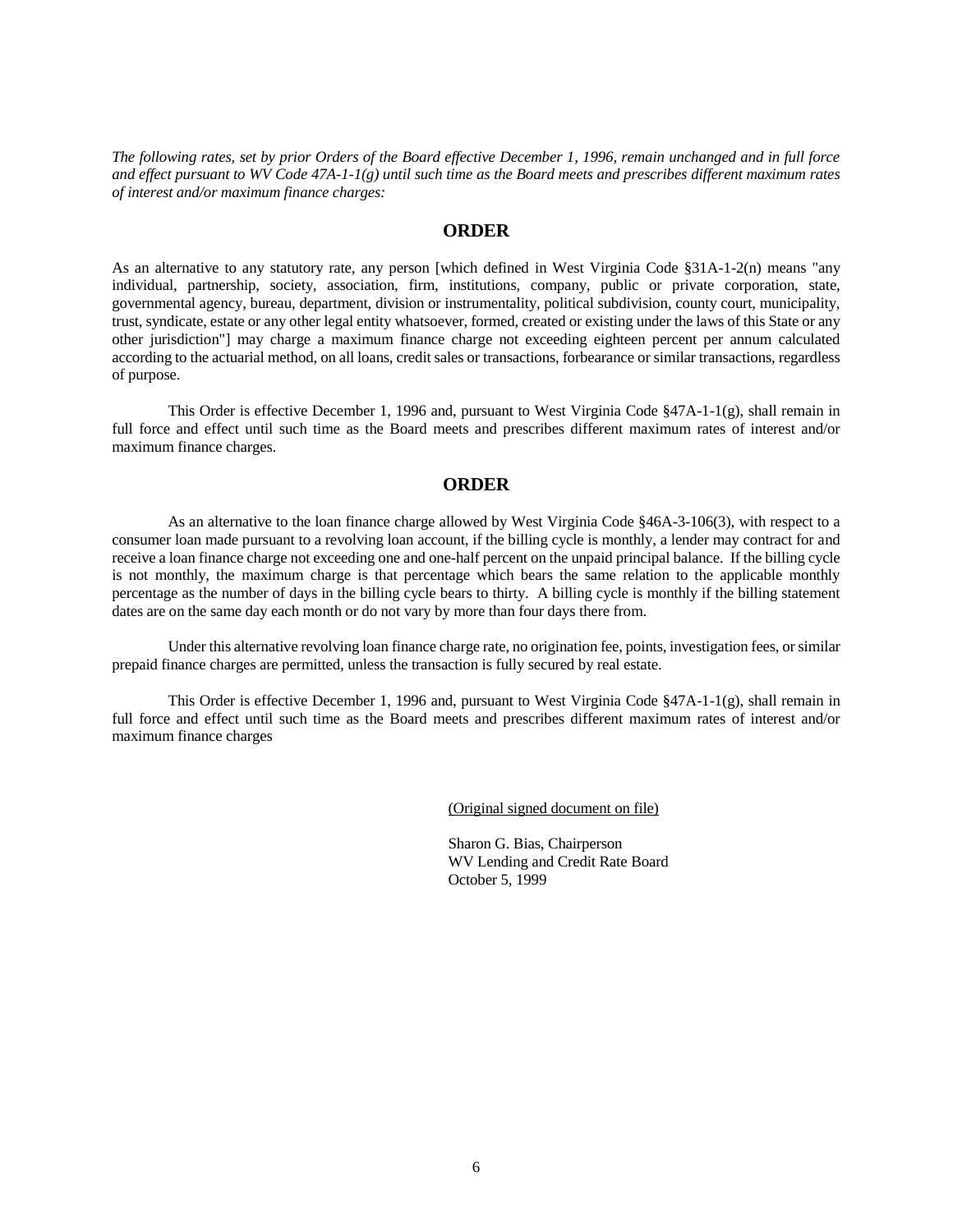#### **OFFICIAL NOTIFICATION**

#### **FLOATING USURY CEILINGS**

Pursuant to the provisions of Chapter 47-6-5b(c) of the West Virginia Code, the Commissioner of Financial Institutions has ordered the maximum rate of interest for any non-precomputed loan of money under the provisions of the aforesaid statute and secured by a mortgage or deed of trust upon real property is as follows for such loans made during the calendar months indicated. The rate is calculated by adding 1.5% per annum to the monthly index of longterm U.S. Government bond yields and then rounding off to the nearest quarter of 1%.

| Month/Year       | <b>Usury Ceiling</b> |
|------------------|----------------------|
| <b>July 2019</b> | 3.75% per year       |
| August 2019      | 3.50% per year       |
| September 2019   | 3.50% per year       |
| October 2019     | 3.50% per year       |
| November 2019    | 3.75% per year       |
| December 2019    | 3.75% per year       |
| January 2020     | 3.50% per year       |
| February 2020    | 3.25% per year       |
| March 2020       | 2.75% per year       |
| April 2020       | $2.50\%$ per year    |
| <b>May 2020</b>  | 2.50% per year       |
| <b>June 2020</b> | $2.75\%$ per year    |

\*Formula based on monthly average of 20-year maturity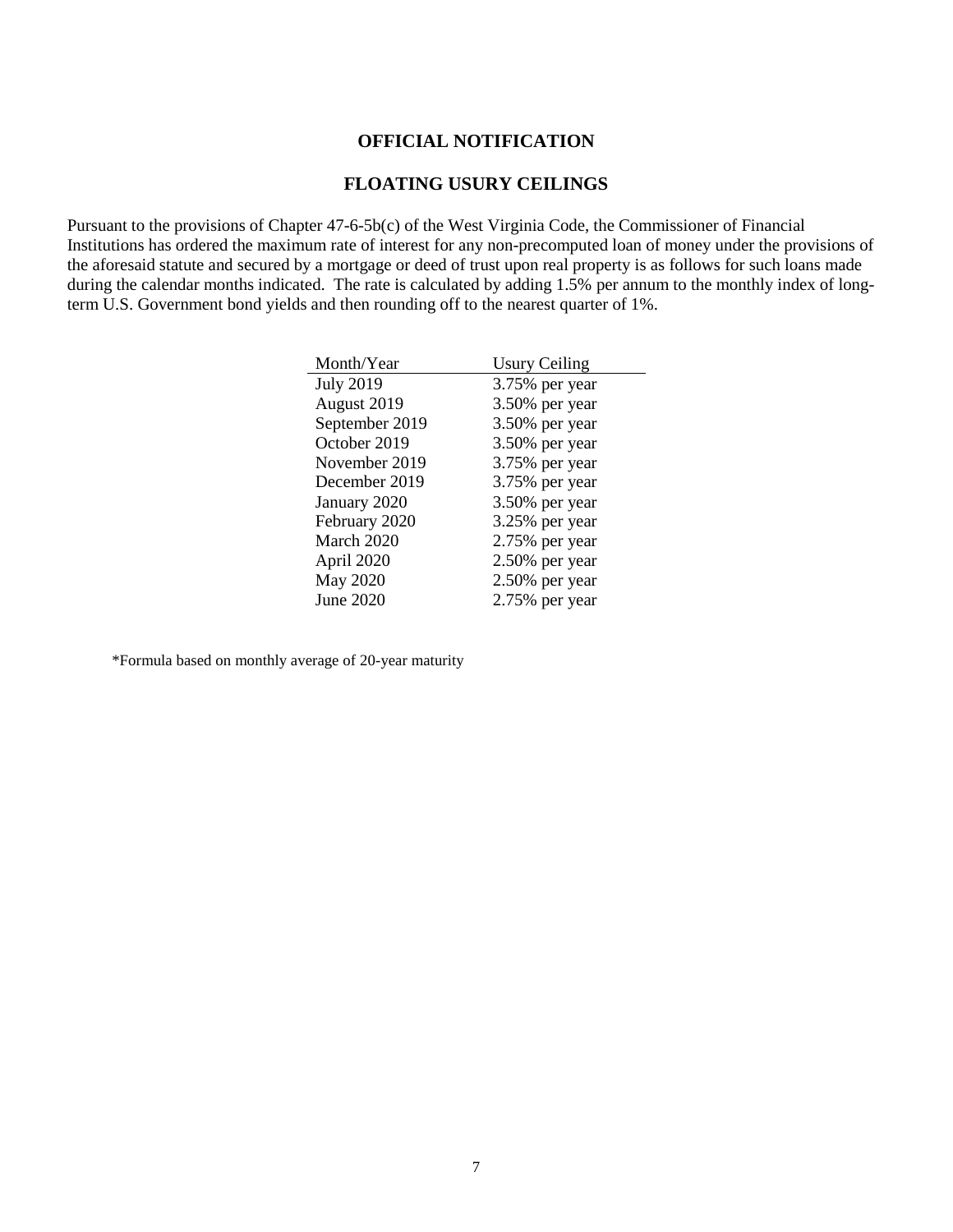# **STATE CHARTERED BANKS HEADQUARTERED IN WEST VIRGINIA**

| <b>Bank of Charles Town</b>          | <b>Charles Town</b>     | WV |
|--------------------------------------|-------------------------|----|
| <b>Bank of Mingo</b>                 | Williamson              | WV |
| BCBank, Inc.                         | Philippi                | WV |
| Calhoun County Bank, Inc.            | Grantsville             | WV |
| Capon Valley Bank                    | Wardensville            | WV |
| Citizens Bank of Morgantown, Inc.    | Morgantown              | WV |
| Citizens Bank of West Virginia, Inc. | Elkins                  | WV |
| Clay County Bank, Inc.               | Clay                    | WV |
| <b>Clear Mountain Bank</b>           | <b>Bruceton Mills</b>   | WV |
| CNB Bank, Inc.                       | <b>Berkeley Springs</b> | WV |
| <b>Community Bank of Parkersburg</b> | Parkersburg             | WV |
| Davis Trust Company                  | Elkins                  | WV |
| <b>First Exchange Bank</b>           | Mannington              | WV |
| First Neighborhood Bank              | Spencer                 | WV |
| FNB Bank, Inc.                       | Romney                  | WV |
| Freedom Bank, Inc.                   | Belington               | WV |
| Jefferson Security Bank              | Shepherdstown           | WV |
| Logan Bank & Trust Company           | Logan                   | WV |
| Main Street Bank Corp.               | Wheeling                | WV |
| MCNB Bank and Trust Co.              | Welch                   | WV |
| Miners & Merchants Bank              | Thomas                  | WV |
| MVB Bank, Inc.                       | Fairmont                | WV |
| Pendleton Community Bank, Inc.       | Franklin                | WV |
| Pioneer Community Bank, Inc.         | Iaeger                  | WV |
| Premier Bank, Inc.                   | Huntington              | WV |
| <b>Putnam County Bank</b>            | Hurricane               | WV |
| Summit Community Bank, Inc.          | Moorefield              | WV |
| The Bank of Monroe                   | Union                   | WV |
| The Bank of Romney                   | Romney                  | WV |
| The Citizens Bank of Weston          | Weston                  | WV |
| The Grant County Bank                | Petersburg              | WV |
| The Harrison County Bank             | Lost Creek              | WV |
| The Pleasants County Bank            | <b>Saint Marys</b>      | WV |
| The Poca Valley Bank, Inc.           | Walton                  | WV |
| Union Bank, Inc.                     | Middlebourne            | WV |
| WesBanco Bank, Inc.                  | Wheeling                | WV |
| <b>West Union Bank</b>               | West Union              | WV |
| <b>Whitesville State Bank</b>        | Whitesville             | WV |
| Williamstown Bank, Inc.              | Williamstown            | WV |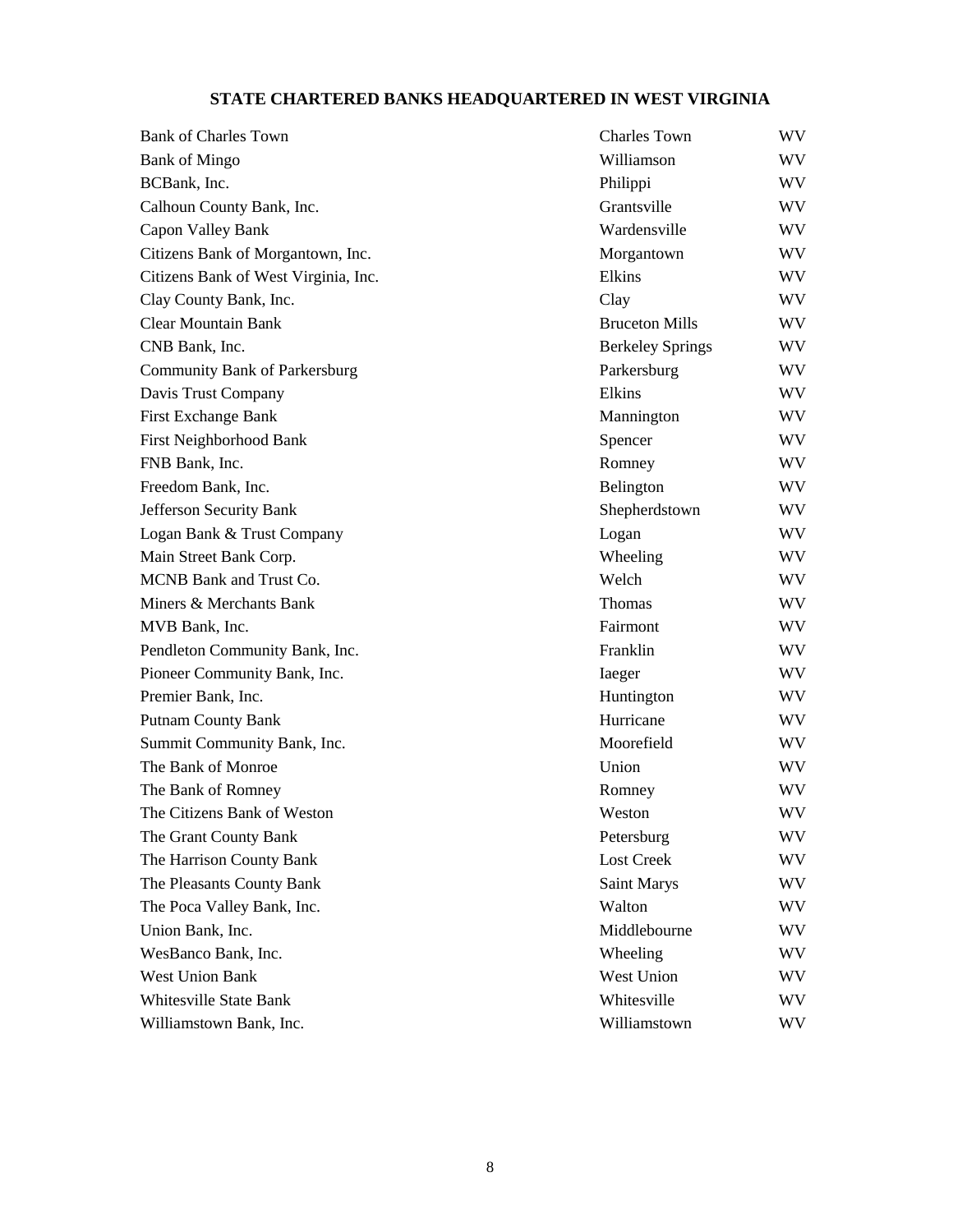## **WEST VIRGINIA BOARD OF BANKING AND FINANCIAL INSTITUTIONS BANK APPLICATIONS AND OTHER MATTERS ACCEPTED AND/OR ACTED UPON FY2020**

| Date Approved  | <b>Application Type</b>                                                                  | <b>Applicant Name</b>                    | <b>Description</b>                                                                                                                                                                                          |
|----------------|------------------------------------------------------------------------------------------|------------------------------------------|-------------------------------------------------------------------------------------------------------------------------------------------------------------------------------------------------------------|
| 9-9-2019       | Establishment of<br>branches through<br>merger                                           | <b>Pendleton Community</b><br>Bank, Inc. | Pendleton Community Bank, Inc., Franklin,<br>WV to acquire Bank of Mount Hope, Inc.,<br>Mount Hope, WV by merger                                                                                            |
| 10-21-2019     | Establishment of<br>branches through<br>merger                                           | WesBanco, Inc.                           | WesBanco, Inc., Wheeling, WV to acquire<br>Old Line Bancshares, Bowie, MD by merger                                                                                                                         |
| 12-9-2019      | Establishment of<br>branches through<br>merger                                           | <b>Summit Community</b><br>Bank, Inc.    | Summit Community Bank, Inc., Moorefield,<br>WV to acquire Cornerstone Bank, Inc., West<br>Union, WV by merger                                                                                               |
| $3-9-2020$     | Purchase certain<br>assets and assume<br>certain liabilities of<br>a banking institution | <b>Summit Community</b><br>Bank, Inc.    | Summit Community Bank, Inc., Moorefield,<br>WV to purchase certain assets and assume<br>certain liabilities of the Martinsburg, Inwood,<br>and Charles Town, WV branches of MVB<br>Bank, Inc., Fairmont, WV |
| $4 - 3 - 2020$ | Purchase and<br>assumption                                                               | MVB Bank, Inc.                           | MVB Bank, Inc., Fairmont, WV to acquire<br>First State Bank, Inc., Barboursville, WV                                                                                                                        |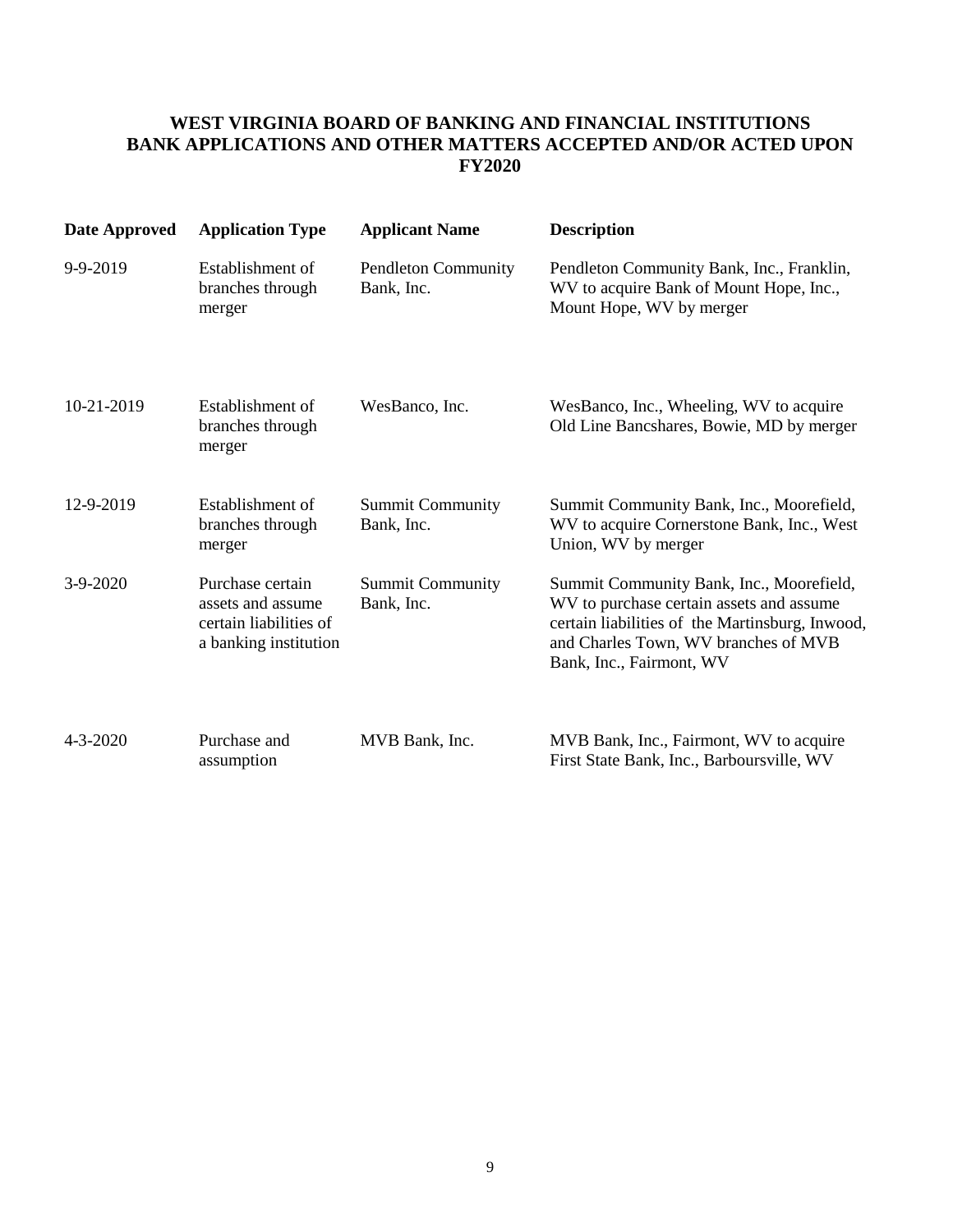## **BANK MERGERS STATE AND NATIONAL BANKS OPERATING IN WEST VIRGINIA FY2020**

| <b>Banks Involved</b>                                      | <b>Application Type</b> | <b>Surviving Entity</b>        |
|------------------------------------------------------------|-------------------------|--------------------------------|
| Pendleton Community Bank, Inc.<br>Bank of Mount Hope, Inc. | Merger                  | Pendleton Community Bank, Inc. |
| WesBanco, Inc.<br>Old Line Bancshares                      | Merger                  | WesBanco, Inc.                 |
| Summit Community Bank, Inc.<br>Cornerstone Bank, Inc.      | Merger                  | Summit Community Bank, Inc.    |
| MVB Bank, Inc.<br>First State Bank, Inc.                   | Purchase and Assumption | MVB Bank, Inc.                 |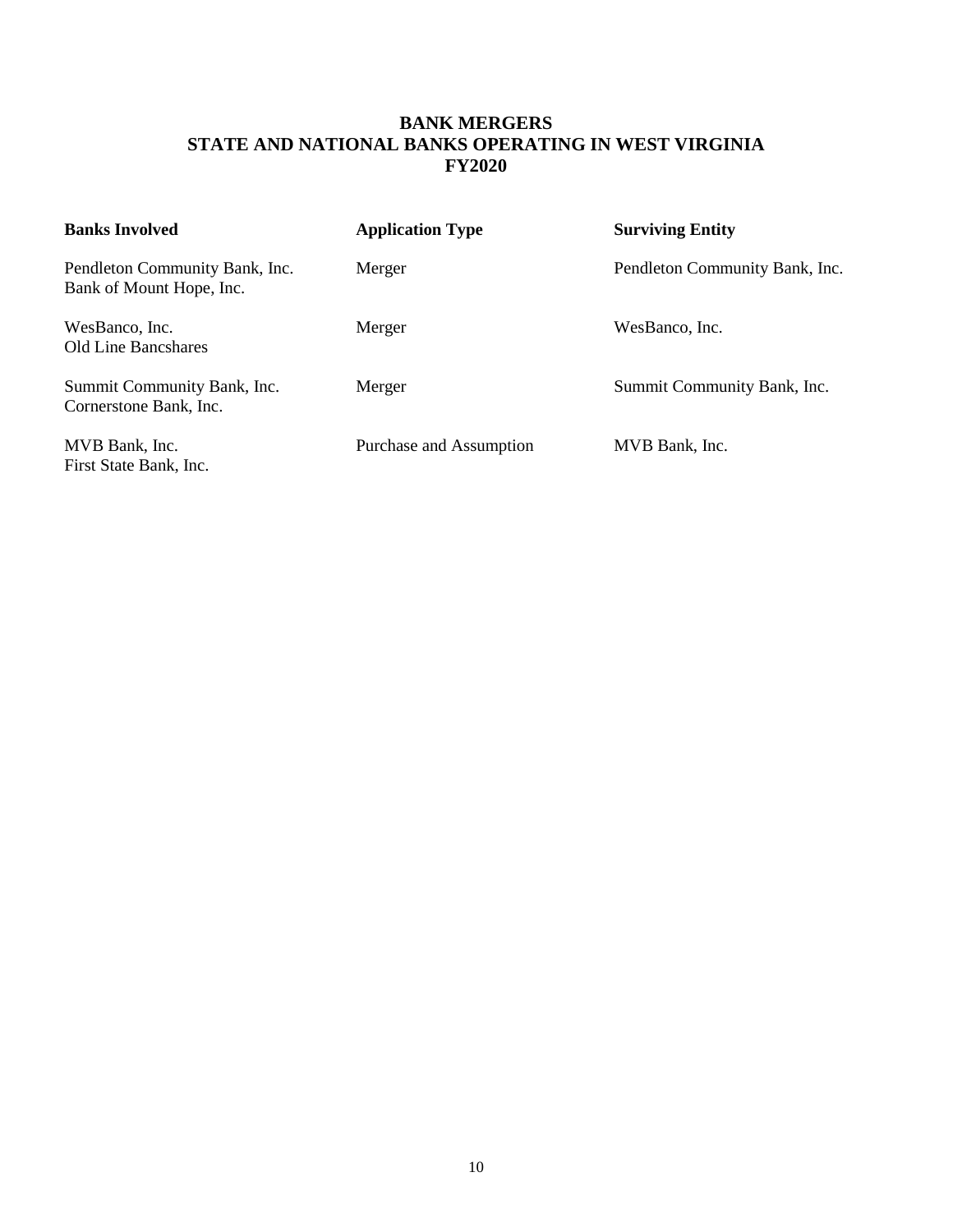#### **PARITY DECISIONS**

West Virginia Code §31A-8C-2(d) provides that the Commissioner "shall include a list of every financially related activity authorized pursuant to this section during the previous twelve months in his or her annual report to the legislature."

During Fiscal Year 2020, the Commissioner of Financial Institutions granted the following authorizations pursuant to W.Va. Code §31A-8C-2:

- A bank holding company was authorized to invest in certain financial technology companies.
- A financial institution was granted authority to use evaluations in lieu of appraisals in certain circumstances.
- A financial institution was granted authority to offer sales of insurance products at its offices.
- A financial institution was authorized to form a wholly-owned subsidiary to purchase and hold taxexempt obligations.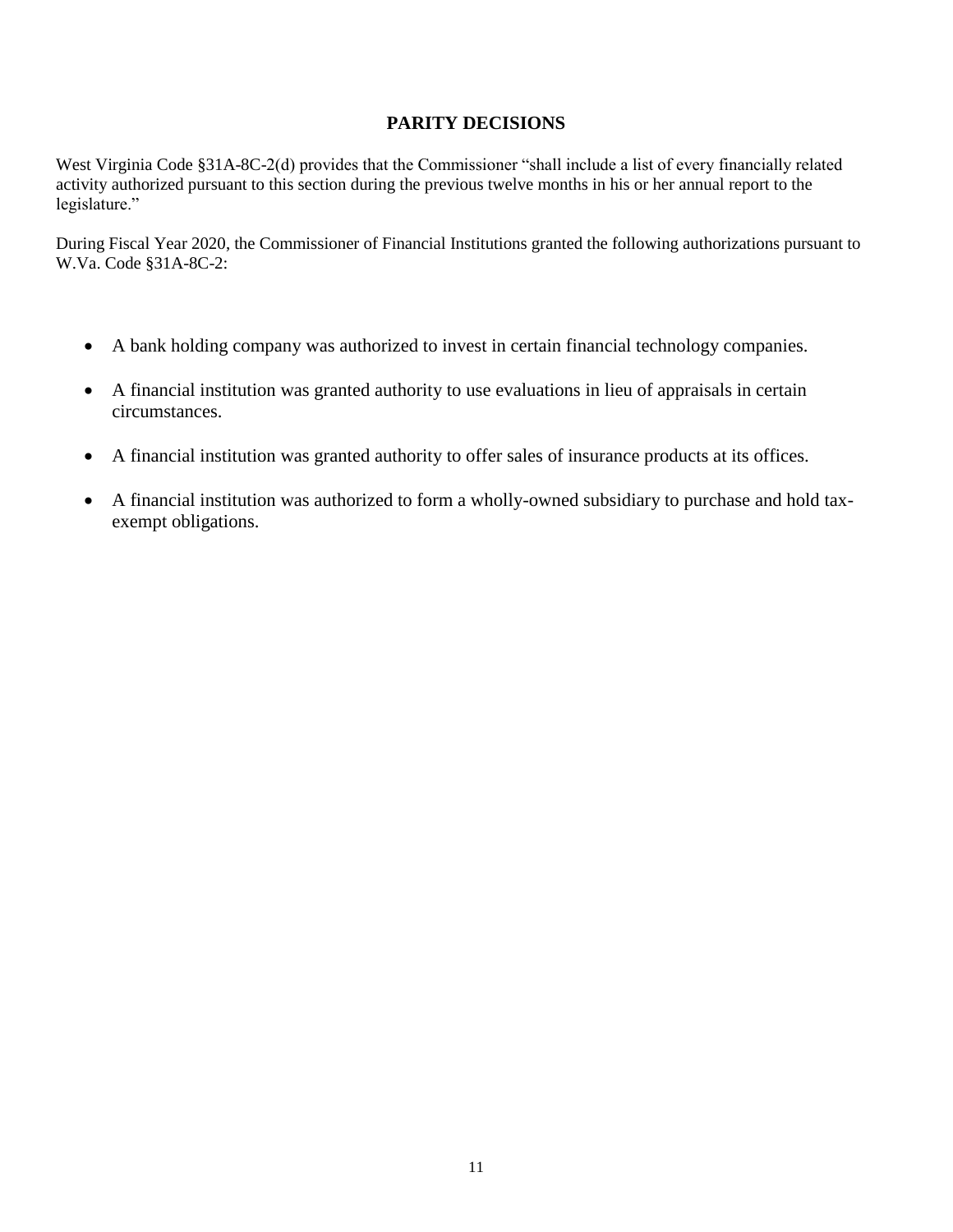#### **STATE BANKS HEADQUARTERED IN WEST VIRGINIA EXERCISING FIDUCIARY POWERS**

#### **Fiscal Year 2020 As of December 31, 2019**

| <b>State Banks</b>                   | Trust Assets (\$000) |
|--------------------------------------|----------------------|
| Bank of Charles Town                 | 129,753              |
| BCBank, Inc.                         | NR.                  |
| Capon Valley Bank                    | NR.                  |
| CNB Bank, Inc.                       | 53,830               |
| Citizens Bank of West Virginia, Inc. | 90,622               |
| Davis Trust Company                  | 19,927               |
| MCNB Bank and Trust Co.              | 127,908              |
| Premier Bank, Inc.                   | NR.                  |
| Summit Community Bank, Inc.          | 415,977              |
| The First State Bank                 | 11,182               |
| The Grant County Bank                | NR.                  |
| The Harrison County Bank             | 2,944                |
| Union Bank, Inc.                     | NR.                  |
| WesBanco Bank, Inc.                  | 5,290,787            |
| Total                                | 6,142,930            |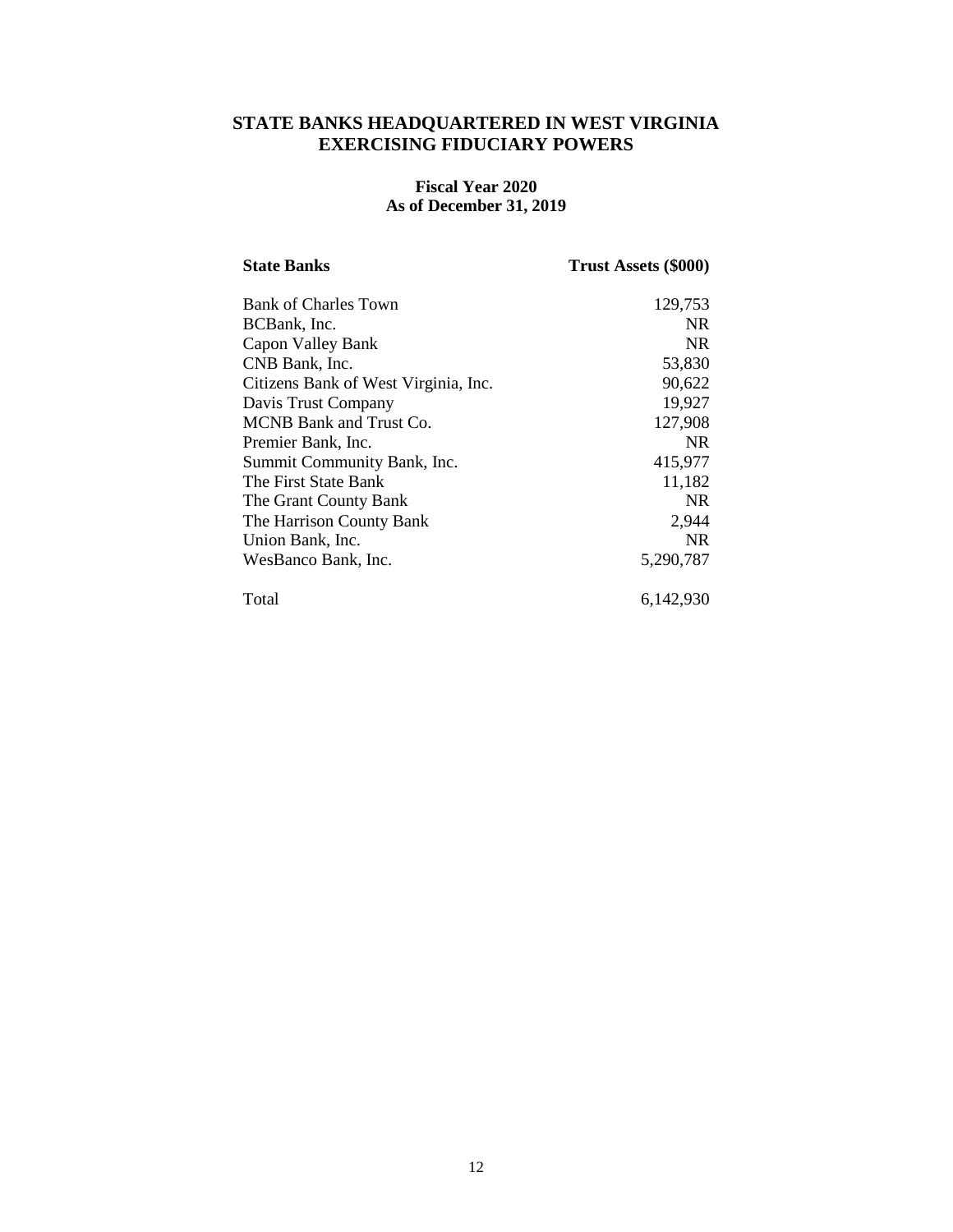## **REPORT OF CONDITION AND INCOME FOR STATE CHARTERED AND NATIONAL BANKS IN WEST VIRGINIA**

|                                                       | <b>West Virginia State Banks</b> |            | <b>West Virginia National Banks</b> |           |
|-------------------------------------------------------|----------------------------------|------------|-------------------------------------|-----------|
| $($ \text{ in } 000's)$                               | 6/30/2019                        | 6/30/2020  | 6/30/2019                           | 6/30/2020 |
| Number of Institutions                                | 47                               | 44         | 8                                   | 8         |
| <b>Assets and Liabilities</b>                         |                                  |            |                                     |           |
| <b>Total assets</b>                                   | 31,777,404                       | 38,408,095 | 6,200,056                           | 6,881,710 |
| Cash and due from depository institutions             | 1,056,867                        | 2,293,255  | 240,633                             | 465,274   |
| Interest-bearing balances                             | 642,906                          | 1,745,352  | 166,850                             | 356,233   |
| Securities                                            | 6,240,225                        | 6,446,549  | 1,221,683                           | 1,455,587 |
| Federal funds sold & reverse repurchase agreements    | 162,209                          | 234,569    | 12,389                              | 8,038     |
| Net loans & leases                                    | 21,524,114                       | 26,015,951 | 4,293,354                           | 4,473,379 |
| Loan loss allowance                                   | 173,696                          | 332,037    | 21,533                              | 33,687    |
| Trading account assets                                | 8,667                            | 8,841      | $\mathbf{0}$                        | $\theta$  |
| Bank premises and fixed assets                        | 526,776                          | 622,634    | 89,988                              | 88,736    |
| Other real estate owned                               | 95,676                           | 68,349     | 2,836                               | 3,935     |
| Goodwill and other intangibles                        | 1,134,166                        | 1,417,500  | 121,448                             | 119,518   |
| All other assets                                      | 1,028,704                        | 1,300,447  | 217,725                             | 267,243   |
| Total liabilities and capital                         | 31,777,404                       | 38,408,097 | 6,200,056                           | 6,881,711 |
| <b>Total liabilities</b>                              | 27,491,848                       | 33,495,006 | 5,415,112                           | 6,031,186 |
| Total deposits                                        | 24,625,797                       | 30,460,638 | 5,133,554                           | 5,584,283 |
| Interest-bearing deposits                             | 18,640,431                       | 21,674,887 | 4,201,215                           | 4,346,779 |
| Deposits held in domestic offices                     | 24,625,797                       | 30,460,638 | 5,133,554                           | 5,584,283 |
| Federal funds purchased & repurchase agreements       | 661,493                          | 890,529    | 208,434                             | 284,178   |
| <b>Trading liabilities</b>                            | $\mathbf{0}$                     | $\Omega$   | $\Omega$                            |           |
| Other borrowed funds                                  | 1,870,937                        | 1,568,097  | 18,000                              | 24,500    |
| Subordinated debt                                     | 25,348                           | 25,070     | $\theta$                            | $\theta$  |
| All other liabilities                                 | 308,273                          | 550,672    | 55,124                              | 138,225   |
| <b>Total equity capital</b>                           | 4,285,556                        | 4,913,091  | 784,944                             | 850,525   |
| Perpetual preferred stock                             | 0                                | $\theta$   | $\mathbf{0}$                        | $\left($  |
| Common stock                                          | 58,327                           | 63,042     | 1,748                               | 1,748     |
| Surplus                                               | 2,364,689                        | 2,749,211  | 391,944                             | 394,430   |
| Undivided profits                                     | 1,862,540                        | 2,100,838  | 391,252                             | 454,347   |
| Noncontrolling interests in consolidated subsidiaries | $\theta$                         | $\Omega$   | $\Omega$                            | $\theta$  |
| <b>Income and Expense</b>                             |                                  |            |                                     |           |
| Total interest income                                 | 650,919                          | 682,691    | 123,316                             | 116,497   |
| Total interest expense                                | 115,656                          | 98,965     | 22,877                              | 19,306    |
| Net interest income                                   | 535,263                          | 583,726    | 100,439                             | 97,191    |
| Provision for loan and lease losses                   | 9,888                            | 127,477    | $-1,270$                            | 9,736     |
| Total noninterest income                              | 142,147                          | 197,439    | 35,650                              | 52,423    |
| Fiduciary activities                                  | 19,088                           | 19,031     | 3,340                               | 3,705     |
| Service charges on deposit accounts                   | 41,553                           | 34,893     | 15,312                              | 12,862    |
| Trading account gains & fees                          | 774                              | 205        | $\boldsymbol{0}$                    | $\theta$  |
| Additional noninterest income                         | 80,732                           | 143,310    | 16,998                              | 35,856    |
| Total noninterest expense                             | 409,973                          | 455,452    | 75,029                              | 72,997    |
| Salaries and employee benefits                        | 219,780                          | 250,022    | 39,924                              | 39,793    |
| Premises and equipment expense                        | 55,623                           | 60,668     | 11,358                              | 11,194    |
| Additional noninterest expense                        | 134,570                          | 144,762    | 23,747                              | 22,010    |
| Pre-tax net operating income                          | 257,549                          | 198,236    | 62,330                              | 66,881    |
| Securities gains (losses)                             | 17,577                           | 6,063      | 96                                  | 112       |
| Applicable income taxes                               | 54,780                           | 39,425     | 13,040                              | 13,943    |
| Net income attributable to bank                       | 220,346                          | 164,874    | 49,386                              | 53,050    |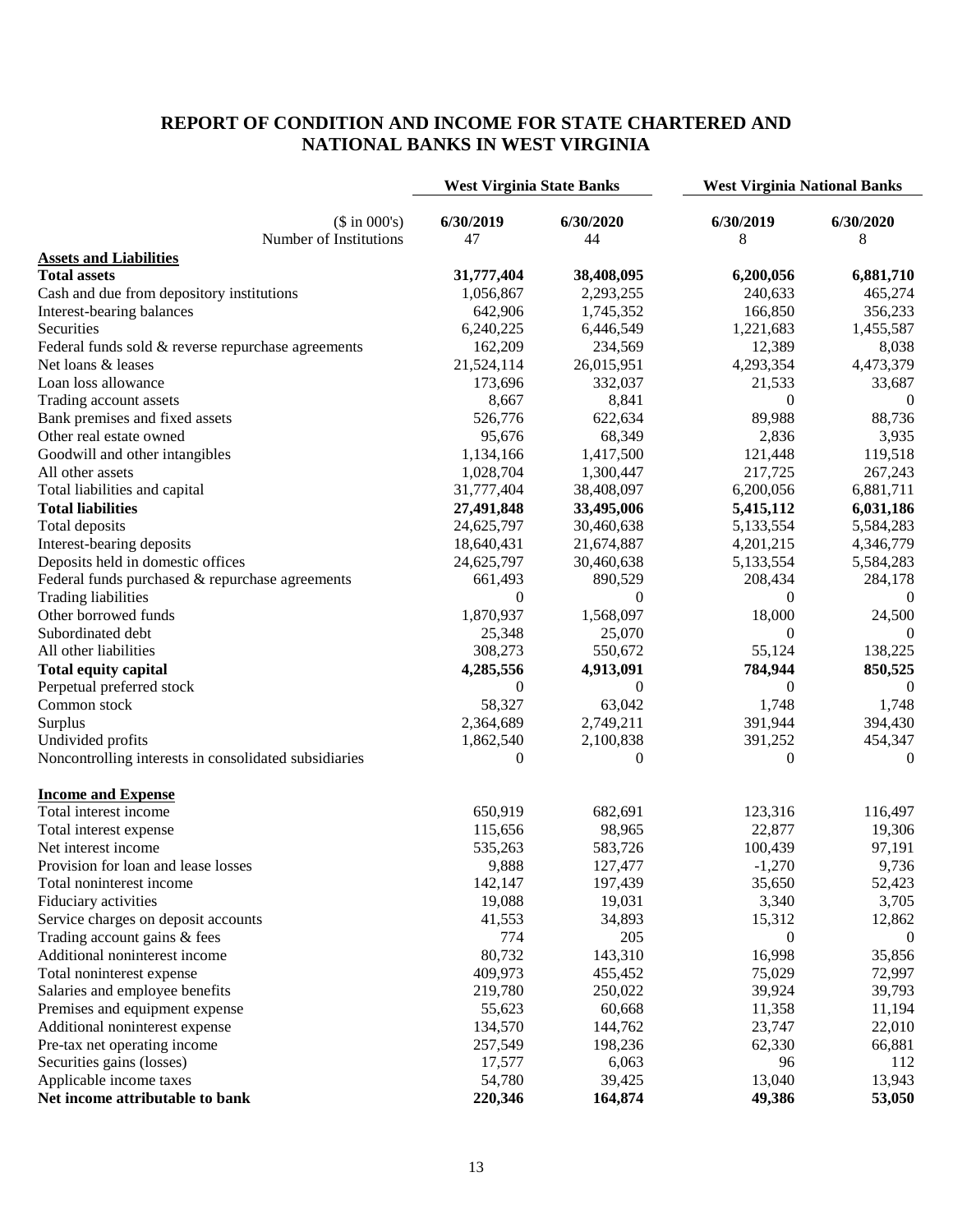# **BANK HOLDING COMPANIES OPERATING IN WEST VIRGINIA**

| Allegheny Bancshares, Inc.                | Franklin                | WV        |
|-------------------------------------------|-------------------------|-----------|
| Appalachian Financial Corporation         | Philippi                | WV.       |
| <b>BB&amp;T</b> Corporation               | Winston-Salem           | NC        |
| Big Coal River Bancorp, Inc.              | Whitesville             | <b>WV</b> |
| Calhoun Bankshares, Inc.                  | Grantsville             | WV        |
| Citizens Bancshares, Inc.                 | Weston                  | WV        |
| Citizens Financial Corp.                  | Elkins                  | <b>WV</b> |
| <b>City Holding Company</b>               | Charleston              | <b>WV</b> |
| CB Financial Services, Inc.               | Carmichaels             | PA        |
| CNB Financial Services, Inc.              | <b>Berkeley Springs</b> | <b>WV</b> |
| Community Bankshares, Inc.                | Parkersburg             | <b>WV</b> |
| Community Trust Bancorp, Inc.             | Pikeville               | KY.       |
| Davis Trust Financial Corporation         | Elkins                  | WV        |
| Eastern Bancshares, Inc.                  | Romney                  | <b>WV</b> |
| Emclaire Financial Corp.                  | Emlenton                | PA        |
| F.N.B. Corporation                        | Hermitage               | PA        |
| Farmers Bancshares, Inc.                  | Pomeroy                 | <b>OH</b> |
| FCNB Bancorp, Inc.                        | Fayetteville            | <b>WV</b> |
| Fifth Third Bancorp                       | Cincinnati              | <b>OH</b> |
| First Citizens BancShares, Inc.           | Raleigh                 | NC        |
| <b>First Clay County Banc Corporation</b> | Clay                    | <b>WV</b> |
| First Community Bancshares, Inc.          | Bluefield               | VA.       |
| <b>First United Corporation</b>           | Oakland                 | <b>MD</b> |
| Freedom Bancshares, Inc.                  | Belington               | <b>WV</b> |
| Harrison Bankshares, Inc.                 | <b>Lost Creek</b>       | WV        |
| Heritage Bancshares, Inc.                 | Mannington              | <b>WV</b> |
| Highlands Bankshares, Inc.                | Petersburg              | <b>WV</b> |
| Hometown Bancshares, Inc.                 | Middlebourne            | <b>WV</b> |
| Huntington Bancshares Incorporated        | Columbus                | OH.       |
| JPMorgan Chase & Co.                      | New York                | <b>NY</b> |
| Logan County BancShares, Inc.             | Logan                   | WV        |
| <b>M&amp;T Bank Corporation</b>           | <b>Buffalo</b>          | <b>NY</b> |
| Main Street Financial Services Corp.      | Wheeling                | WV        |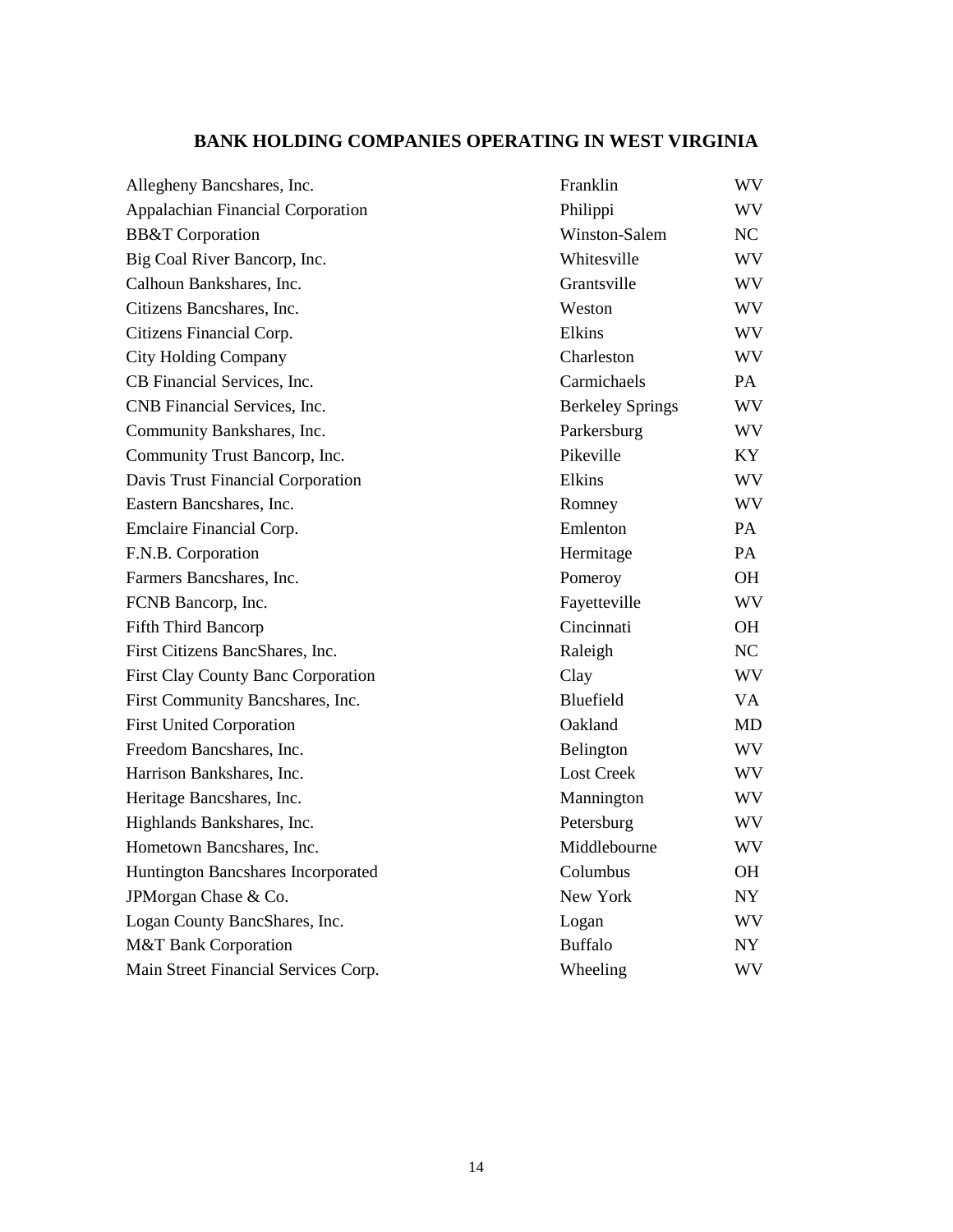| MCNB Banks, Inc.                   | Welch                 | WV        |
|------------------------------------|-----------------------|-----------|
| Morgantown Bancshares, Inc.        | Morgantown            | WV        |
| Mountain-Valley Bancshares, Inc.   | Elkins                | WV        |
| MVB Financial Corp.                | Fairmont              | WV        |
| New Peoples Bankshares, Inc.       | Honaker               | VA        |
| Ohio Valley Banc Corp.             | Gallipolis            | OH        |
| Peoples Bancorp, Inc.              | Marietta              | <b>OH</b> |
| Peterstown Bancorp, Inc.           | Peterstown            | WV        |
| Pioneer Community Group, Inc.      | Iaeger                | WV        |
| Pleasants County Bankshares, Inc.  | St. Marys             | WV        |
| PNC Financial Services Group, Inc. | Pittsburgh            | PA        |
| Potomac Bancshares, Inc.           | <b>Charles Town</b>   | WV        |
| Premier Financial Bancorp, Inc.    | Huntington            | WV        |
| Putnam Bancshares, Inc.            | Hurricane             | WV        |
| Romney Bankshares, Inc.            | Romney                | WV        |
| State Bancorp, Inc.                | <b>Bruceton Mills</b> | WV        |
| Summit Financial Group, Inc.       | Moorefield            | WV        |
| The Poca Valley Bankshares, Inc.   | Walton                | WV        |
| Tri-County Bancorp, Inc.           | West Union            | WV        |
| Union Bankshares, Inc.             | Union                 | WV        |
| United Bankshares, Inc.            | Parkersburg           | WV        |
| WesBanco, Inc.                     | Wheeling              | WV        |
| West Central Bancorp, Inc.         | Spencer               | WV        |
| Woodforest Financial Group, Inc.   | The Woodlands         | TX        |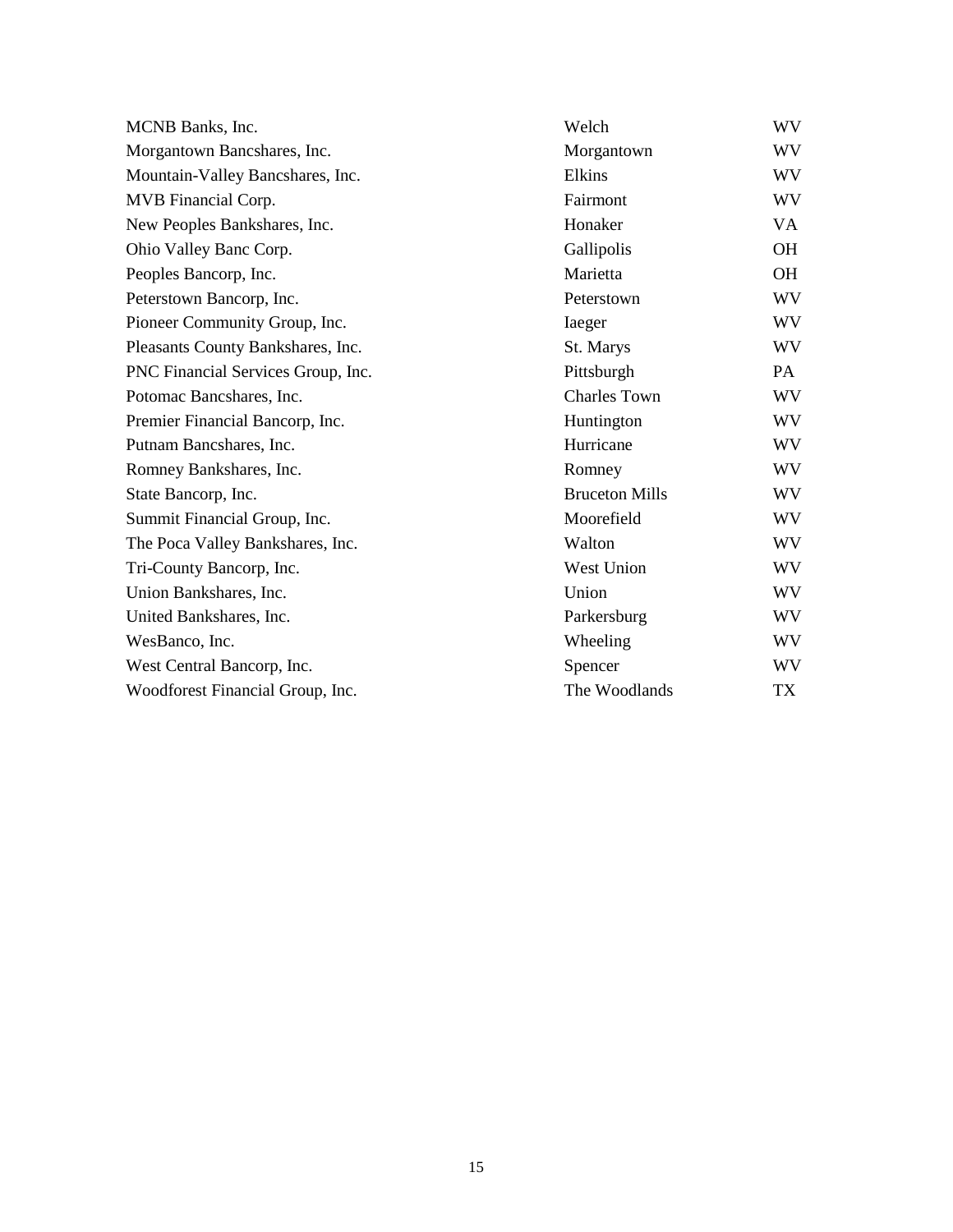# **BANK HOLDING COMPANY FORMATIONS & DISSOLUTIONS FY2020**

# **Formations:**

None.

# **Dissolutions:**

Cornerstone Financial Services, Inc., West Union, WV

First Bankshares, Inc., Barboursville, WV

Mount Hope Bankshares, Inc., Mount Hope, WV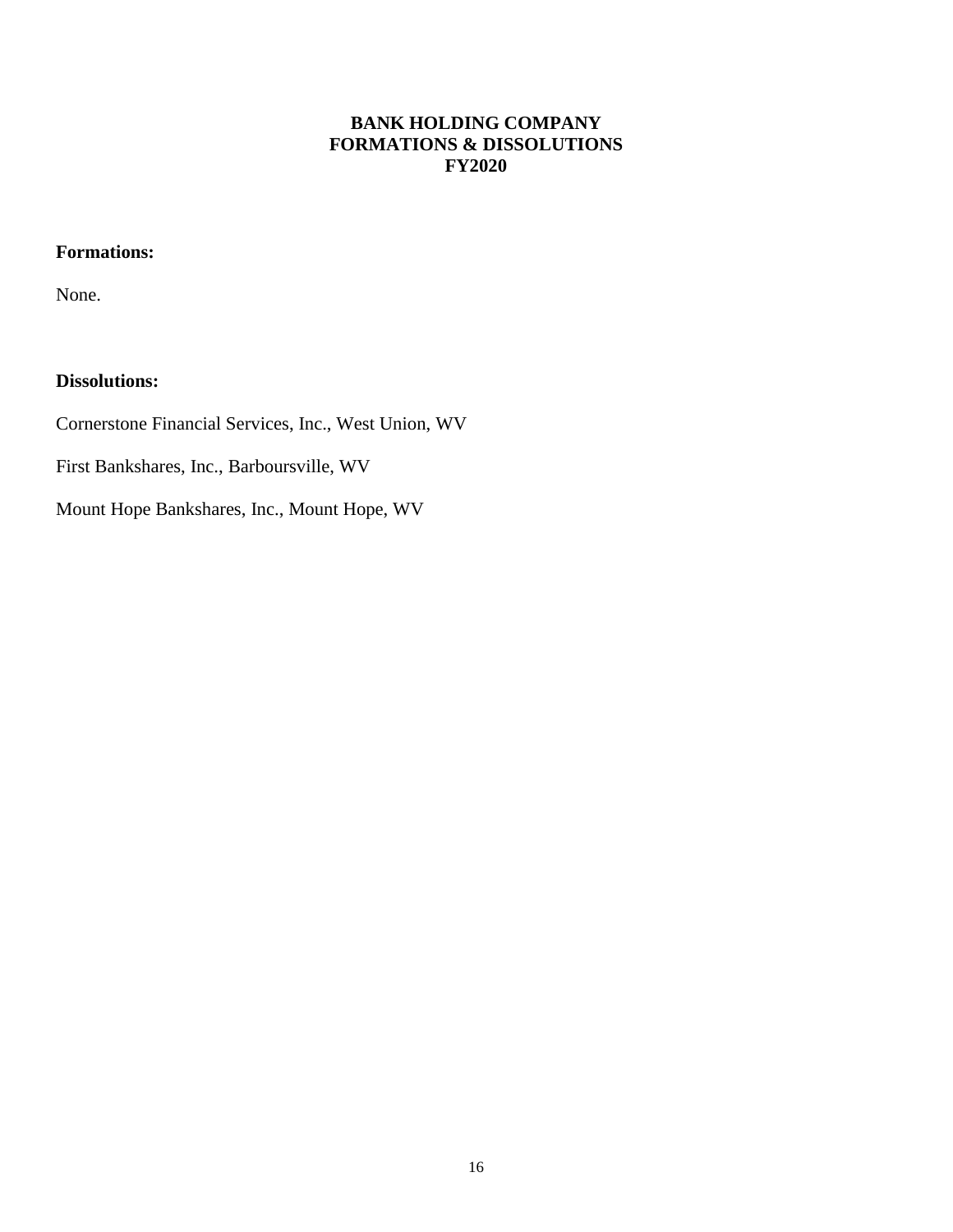# **STATE CREDIT UNIONS HEADQUARTERED IN WEST VIRGINIA**

| Local #317 I.A.F.F. Credit Union                                          | Charleston | WV. |
|---------------------------------------------------------------------------|------------|-----|
| West Virginia Baptist State Convention Credit Union                       | Hilltop    | WV. |
| West Virginia Public Employees Credit Union<br>dba The State Credit Union | Charleston | WV. |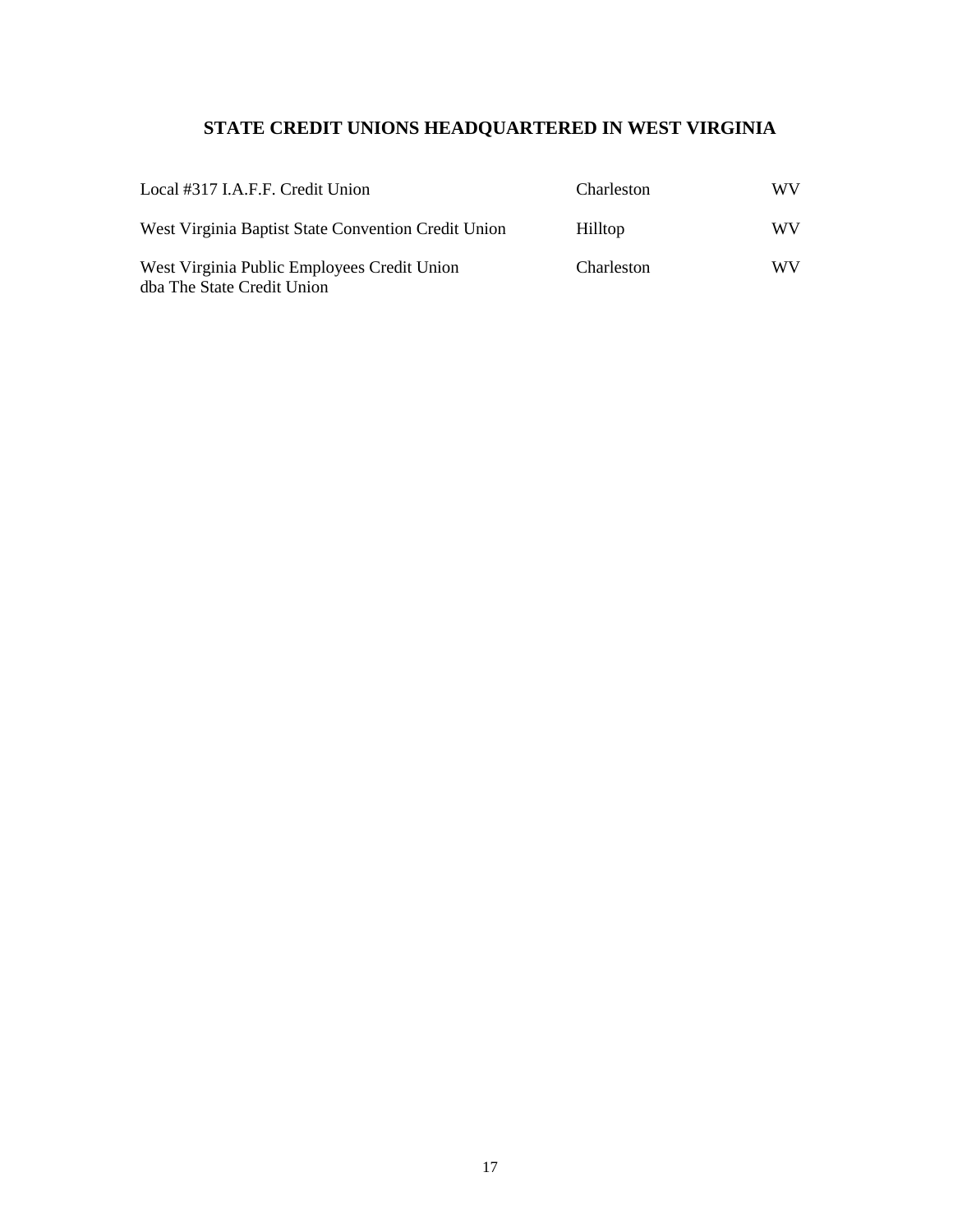# **REPORT OF CONDITION AND INCOME FOR STATE CHARTERED CREDIT UNIONS**

|                                        | 6/30/2019  | 6/30/2020  |
|----------------------------------------|------------|------------|
| Number of Institutions                 | 3          | 3          |
| <b>Assets and Liabilities</b>          |            |            |
| Cash & Equivalents                     | 4,569,801  | 9,860,498  |
| <b>Total Investments</b>               | 30,978,894 | 30,294,242 |
| Loans Held for Sale                    | 0          |            |
| <b>Real Estate Loans</b>               | 18,839,698 | 17,933,695 |
| <b>Unsecured Loans</b>                 | 3,896,364  | 3,530,476  |
| Other Loans                            | 19,299,346 | 22,377,140 |
| <b>Total Loans</b>                     | 41,787,887 | 43,841,311 |
| (Allowance for Loan & Lease Losses)    | (565, 310) | (609, 213) |
| Land And Building                      | 1,129,784  | 1,049,119  |
| <b>Other Fixed Assets</b>              | 19,361     | 81,303     |
| <b>NCUSIF</b> Deposit                  | 633,920    | 648,201    |
| All Other Assets                       | 428,334    | 462,970    |
| <b>Total Assets</b>                    | 78,982,671 | 85,628,431 |
| Dividends Payable                      | 456,060    | 476,402    |
| Notes & Interest Payable               | 0          |            |
| Accounts Payable & Other Liabilities   | 346,419    | 333,975    |
| <b>Total Liabilities</b>               | 802,479    | 73,020,224 |
| <b>Share Drafts</b>                    | 6,180,759  | 7,838,543  |
| Regular shares                         | 50,114,097 | 53,807,135 |
| All Other Shares & Deposits            | 10,228,632 | 10,564,169 |
| <b>Total Shares and Deposits</b>       | 66,523,488 | 72,209,847 |
| <b>Regular Reserve</b>                 | 1,296,367  | 1,296,366  |
| <b>Other Reserves</b>                  | 111,701    | 50,332     |
| <b>Undivided Earnings</b>              | 10,248,636 | 11,261,509 |
| <b>Total Equity</b>                    | 11,656,704 | 12,608,207 |
| Total Liabilities, Shares, & Equity    | 78,982,671 | 85,628,431 |
| <b>Income and Expense</b>              |            |            |
| Loan Income                            | 1,170,379  | 1,214,044  |
| <b>Investment Income</b>               | 337,005    | 342,796    |
| Other Income                           | 282,398    | 265,638    |
| Total Employee Compensation & Benefits | 549,609    | 609,303    |
| <b>Total Other Operating Expenses</b>  | 5,137      | 3,895      |
| Non-operating Income & (Expense)       | 561,567    | 564,192    |
| Provision for Loan/Lease Losses        | 36,000     | 36,000     |
| Cost of Funds                          | 225,921    | 208,554    |
| <b>Net Income (Loss)</b>               | 420,594    | 400,634    |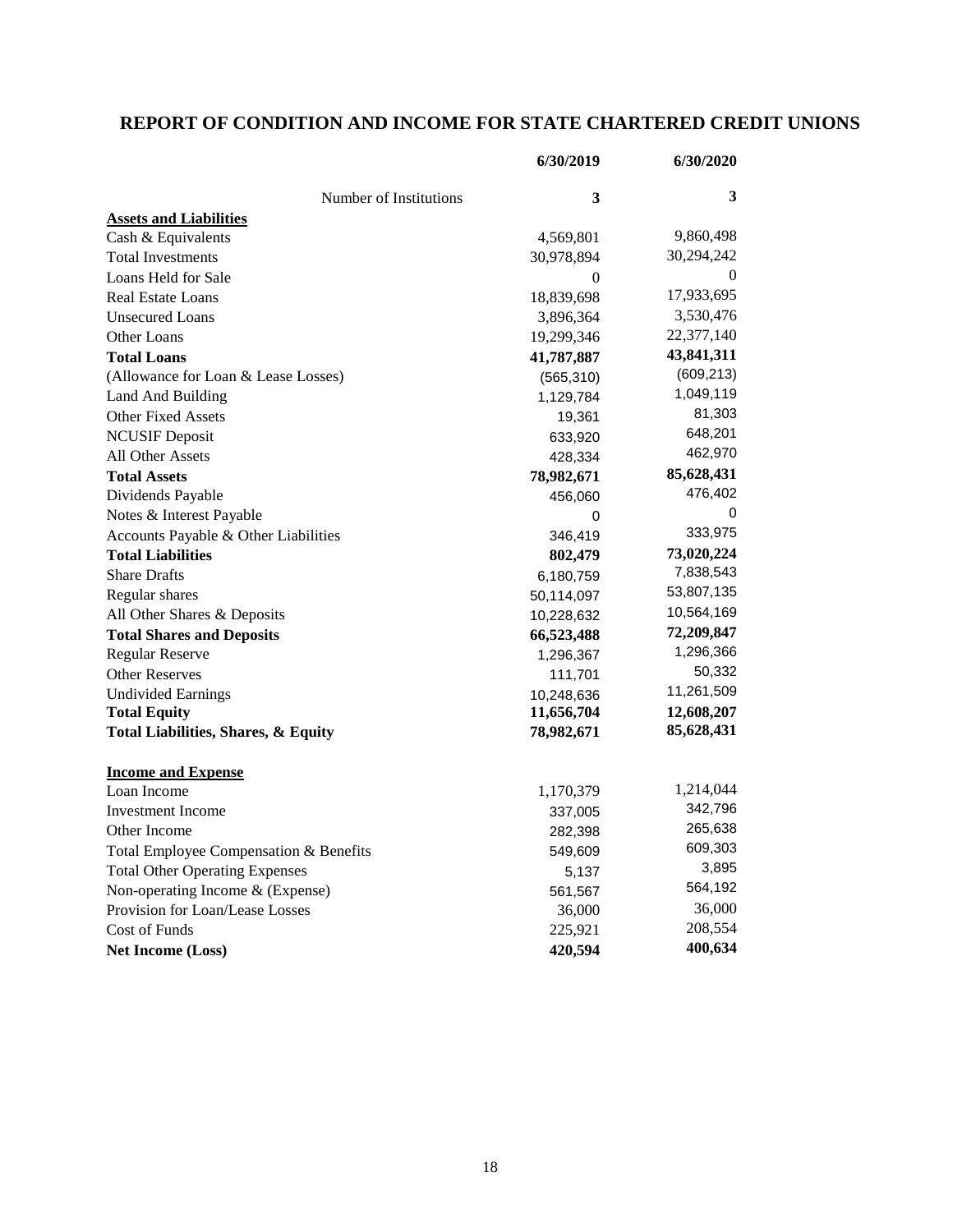# **WEST VIRGINIA LICENSED MORTGAGE COMPANIES**

# **Lenders**

| 21st Mortgage Corporation                             | Knoxville            | <b>TN</b> |
|-------------------------------------------------------|----------------------|-----------|
| <b>Academy Mortgage Corporation</b>                   | Draper               | UT        |
| Advisors Mortgage Group, L.L.C.                       | Ocean                | NJ        |
| <b>AHP Servicing LLC</b>                              | Chicago              | IL        |
| Alcova Mortgage LLC                                   | Roanoke              | VA        |
| Alliance Credit, LLC                                  | Canfield             | <b>OH</b> |
| Allied Mortgage Group, Inc.                           | Bala Cynwyd          | PA        |
| <b>American Advisors Group</b>                        | Orange               | CA        |
| American Bancshares Mortgage, LLC                     | Miami Lakes          | FL        |
| American Financial Network, Inc.                      | <b>Brea</b>          | CA        |
| American Financial Resources, Inc.                    | Parsippany           | NJ        |
| <b>American Financing Corporation</b>                 | Aurora               | CO        |
| American Internet Mortgage, Inc.                      | San Diego            | CA        |
| AMERICAN MORTGAGE SERVICE COMPANY                     | Cincinnati           | <b>OH</b> |
| American Neighborhood Mortgage Acceptance Company LLC | <b>Mount Laurel</b>  | NJ        |
| <b>American Pacific Mortgage Corporation</b>          | Roseville            | CA        |
| AmeriFirst Home Improvement Finance, LLC              | Omaha                | <b>NE</b> |
| AmeriHome Mortgage Company, LLC                       | <b>Thousand Oaks</b> | CA        |
| <b>AmeriNational Community Services, LLC</b>          | Albert Lea           | <b>MN</b> |
| <b>Amerisave Mortgage Corporation</b>                 | Atlanta              | GA        |
| <b>AmRes Corporation</b>                              | Trevose              | PA        |
| Angel Oak Mortgage Solutions LLC                      | Atlanta              | GA        |
| Apex Home Loans, Inc.                                 | Rockville            | <b>MD</b> |
| Arc Home LLC                                          | McLean               | VA        |
| Ark-La-Tex Financial Services, LLC                    | Plano                | TX        |
| <b>Arvest Central Mortgage Company</b>                | <b>Little Rock</b>   | AR        |
| Assurance Financial Group, L.L.C.                     | <b>Baton Rouge</b>   | LA        |
| Atlantic Bay Mortgage Group, L.L.C.                   | Virginia Beach       | VA        |
| Atlantic Coast Mortgage, LLC                          | Fairfax              | VA        |
| <b>Augusta Development Corporation</b>                | Fairmont             | WV        |
| Aurora Financial, LLC                                 | McLean               | VA        |
| <b>Barclays Bank PLC</b>                              | New York             | NY        |
| <b>Bay Capital Mortgage Corporation</b>               | Annapolis            | <b>MD</b> |
| Bayview Loan Servicing, LLC                           | <b>Coral Gables</b>  | FL        |
| <b>Better Mortgage Corporation</b>                    | New York             | NY        |
| <b>BNP</b> Paribas                                    | New York             | NY        |
| BofA Merrill Lynch Asset Holdings, Inc.               | New York             | NY        |
| Broker Solutions, Inc.                                | Tustin               | CA        |
| <b>C&amp;F MORTGAGE CORPORATION</b>                   | Midlothian           | VA        |
| CalCon Mutual Mortgage LLC                            | San Diego            | CA        |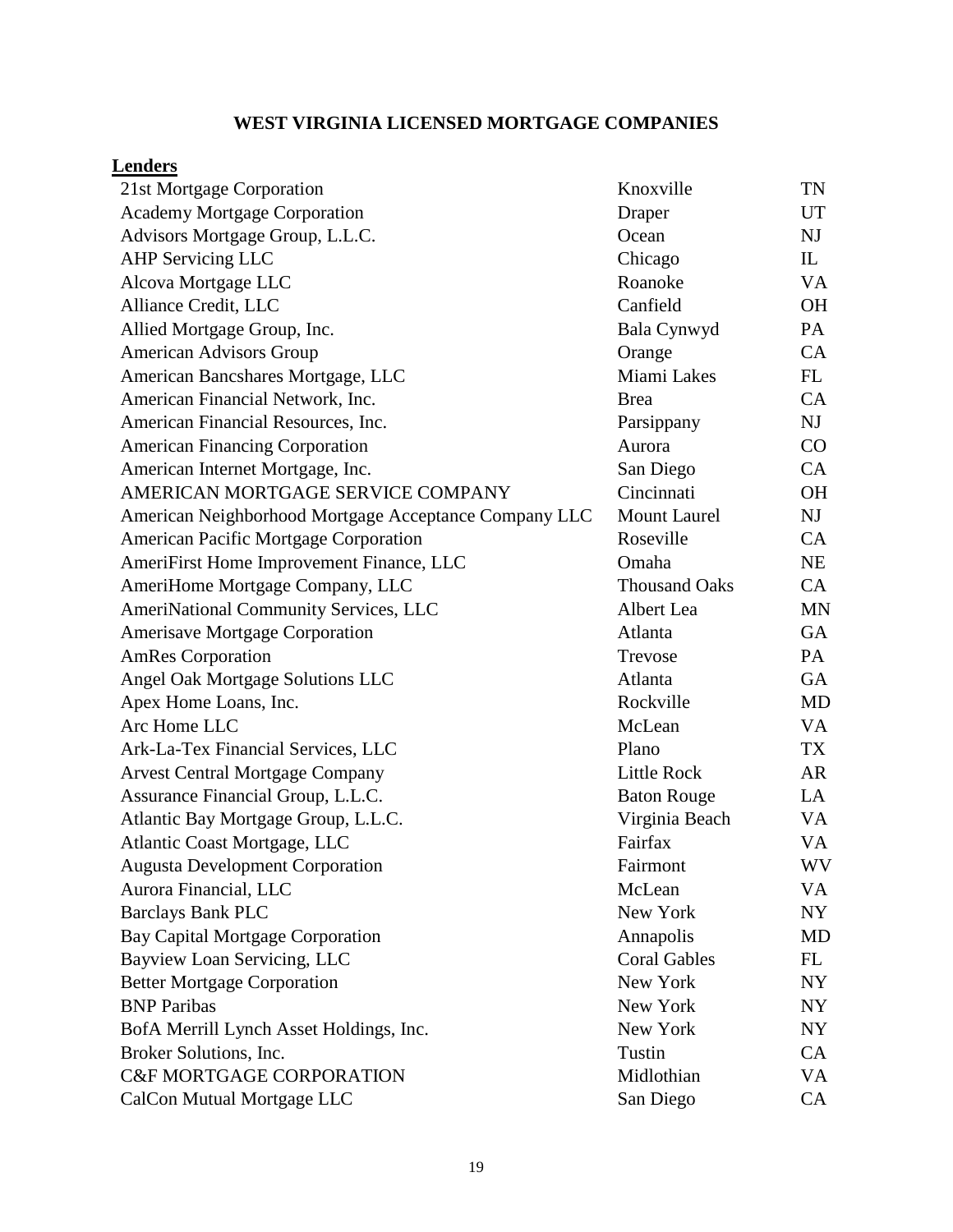| Caliber Home Loans, Inc.                              | Coppell              | TX           |
|-------------------------------------------------------|----------------------|--------------|
| Cardinal Financial Company, Limited Partnership       | Charlotte            | NC           |
| Cardinal Residential Assets Corp.                     | New York             | NY           |
| Carrington Mortgage Services, LLC                     | Anaheim              | CA           |
| <b>Castle Mortgage Corporation</b>                    | San Diego            | CA           |
| <b>CBC</b> Mortgage Agency                            | South Jordan         | <b>UT</b>    |
| CBM Mortgage, Inc.                                    | <b>Front Royal</b>   | VA           |
| CGB Agri Financial Services, Inc.                     | Louisville           | KY           |
| Chicago Mortgage Solutions LLC                        | Rosemont             | $\mathbf{L}$ |
| Chimera Funding TRS LLC                               | New York             | NY           |
| <b>Churchill Mortgage Corporation</b>                 | Brentwood            | TN           |
| CIS Financial Services, Inc.                          | Hamilton             | AL           |
| Citi GSM Portfolio LLC                                | New York             | NY           |
| Citimortgage, Inc.                                    | <b>O'Fallon</b>      | <b>MO</b>    |
| City Lending Inc                                      | Vienna               | VA           |
| CMC Funding, Inc.                                     | Ponte Vedra Beach    | FL           |
| CMG Mortgage, Inc.                                    | San Ramon            | CA           |
| <b>Cognizant Mortgage Services Corporation</b>        | Irving               | TX           |
| Community Action of South Eastern West Virginia, Inc. | Princeton            | WV           |
| Community Resources Inc.                              | Parkersburg          | WV           |
| Community Works in West Virginia, Inc.                | Charleston           | WV           |
| Compu-Link Corporation                                | Lansing              | MI           |
| Consumer Real Estate Finance Co.                      | Fort Lauderdale      | FL           |
| <b>Contour Mortgage Corporation</b>                   | Garden City          | NY           |
| Core Mortgage Services, LLC                           | <b>State College</b> | PA           |
| Cornerstone Home Lending, Inc.                        | Houston              | TX           |
| Credit Suisse First Boston Mortgage Capital LLC       | New York             | NY           |
| Credit Union Mortgage Association, Inc.               | Fairfax              | VA           |
| <b>Crescent Mortgage Company</b>                      | Atlanta              | GA           |
| Crimson Residential Assets Corp.                      | New York             | <b>NY</b>    |
| CrossCountry Mortgage, LLC                            | <b>Brecksville</b>   | <b>OH</b>    |
| CUW Solutions, LLC                                    | Radnor               | PA           |
| DAS Acquisition Company, LLC                          | St. Louis            | <b>MO</b>    |
| DATA MORTGAGE, INC.                                   | Orange               | <b>CA</b>    |
| Deephaven Mortgage LLC                                | Charlotte            | NC           |
| DHI MORTGAGE COMPANY, LTD.                            | Austin               | <b>TX</b>    |
| Digital Risk Mortgage Services, LLC                   | Maitland             | FL           |
| Direct Mortgage Loans, LLC                            | <b>Hunt Valley</b>   | <b>MD</b>    |
| DLJ Mortgage Capital, Inc.                            | New York             | NY           |
| Dovenmuehle Mortgage, Inc.                            | Lake Zurich          | $\mathbf{L}$ |
| Dyck-O'Neal, Inc.                                     | Dallas               | TX           |
| E Mortgage Management LLC                             | <b>Cherry Hill</b>   | NJ           |
| Elkhorn Depositor LLC                                 | New York             | NY           |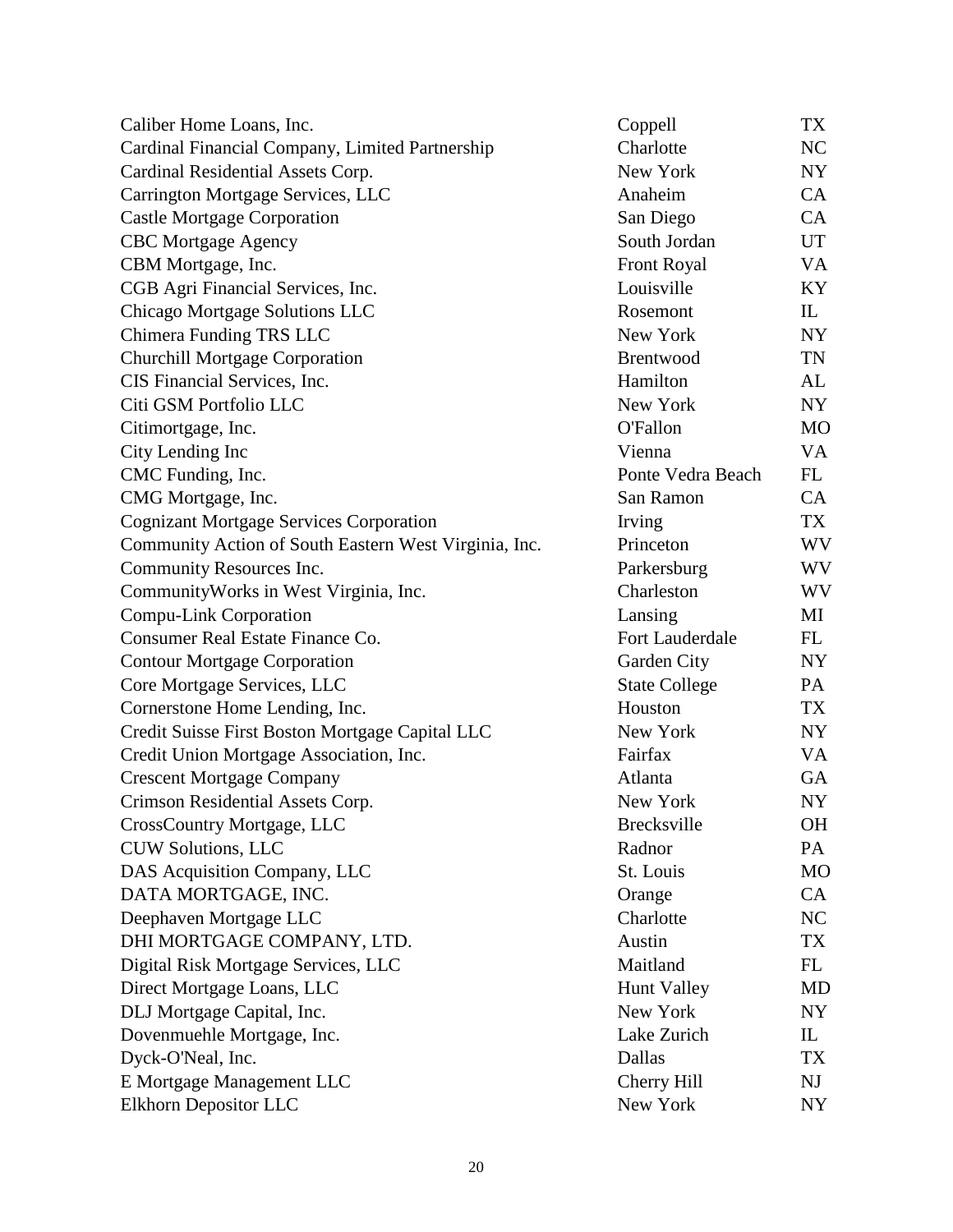| Embrace Home Loans, Inc.                            | Middletown            | RI                              |
|-----------------------------------------------------|-----------------------|---------------------------------|
| <b>Envoy Mortgage Ltd</b>                           | Houston               | TX                              |
| Equity Prime Mortgage LLC                           | Atlanta               | <b>GA</b>                       |
| Equity Resources, Inc.                              | <b>Newark</b>         | <b>OH</b>                       |
| Everett Financial, Inc.                             | Dallas                | TX                              |
| Fairway Independent Mortgage Corporation            | Madison               | WI                              |
| Fay Servicing, LLC                                  | Chicago               | $\mathop{\mathrm{IL}}\nolimits$ |
| FBC Mortgage, LLC                                   | Orlando               | FL                              |
| FCI Lender Services, Inc.                           | Anaheim Hills         | <b>CA</b>                       |
| Federation of Appalachian Housing Enterprises, Inc. | Berea                 | KY                              |
| Fidelity Direct Mortgage, LLC                       | Gaithersburg          | <b>MD</b>                       |
| Figure Lending LLC                                  | Reno                  | <b>NV</b>                       |
| Finance of America Mortgage LLC                     | Horsham               | PA                              |
| Finance of America Reverse LLC                      | Tulsa                 | OK                              |
| First Choice Loan Services Inc.                     | <b>East Brunswick</b> | NJ                              |
| First Community Mortgage, Inc.                      | Murfreesboro          | TN                              |
| <b>First Guaranty Mortgage Corporation</b>          | Plano                 | <b>TX</b>                       |
| First Heritage Financial, LLC                       | Trevose               | PA                              |
| FIRST HERITAGE MORTGAGE, LLC                        | Fairfax               | <b>VA</b>                       |
| <b>First Home Mortgage Corporation</b>              | <b>Baltimore</b>      | <b>MD</b>                       |
| First Mortgage Services Group, Inc.                 | Cumberland            | <b>MD</b>                       |
| First Ohio Home Finance, Inc.                       | Westerville           | <b>OH</b>                       |
| FirstKey Mortgage, LLC                              | New York              | <b>NY</b>                       |
| Franklin Credit Management Corporation              | Jersey City           | <b>NJ</b>                       |
| Freedom Loan Services Corporation                   | Fishers               | IN                              |
| <b>Freedom Mortgage Corporation</b>                 | Mt. Laurel            | NJ                              |
| George Mason Mortgage, LLC                          | Fairfax               | <b>VA</b>                       |
| Gold Star Mortgage Financial Group, Corporation     | Ann Arbor             | MI                              |
| Goldman Sachs Mortgage Company                      | New York              | NY <sub></sub>                  |
| Granite Mortgage, LLC                               | Fairfax               | <b>VA</b>                       |
| <b>Gregory Funding LLC</b>                          | <b>Beaverton</b>      | <b>OR</b>                       |
| Guaranteed Rate Affinity, LLC                       | Chicago               | $\mathbf{L}$                    |
| Guaranteed Rate, Inc.                               | Chicago               | $\mathbf{L}$                    |
| <b>Guaranty Home Mortgage Corporation</b>           | Murfreesboro          | <b>TN</b>                       |
| Guidance Residential, LLC                           | Reston                | VA                              |
| <b>Guild Mortgage Company</b>                       | San Diego             | CA                              |
| HOME MORTGAGE ALLIANCE CORPORATION (HMAC)           | Santa Ana             | CA                              |
| Home Point Financial Corporation                    | Ann Arbor             | MI                              |
| Home Point Mortgage Acceptance Corporation          | Madison               | AL                              |
| HomeBridge Financial Services, Inc.                 | Iselin                | NJ                              |
| Homeside Financial, LLC                             | Columbia              | <b>MD</b>                       |
| Homespire Mortgage Corporation                      | Gaithersburg          | <b>MD</b>                       |
| Homestead Funding Corp.                             | Albany                | NY                              |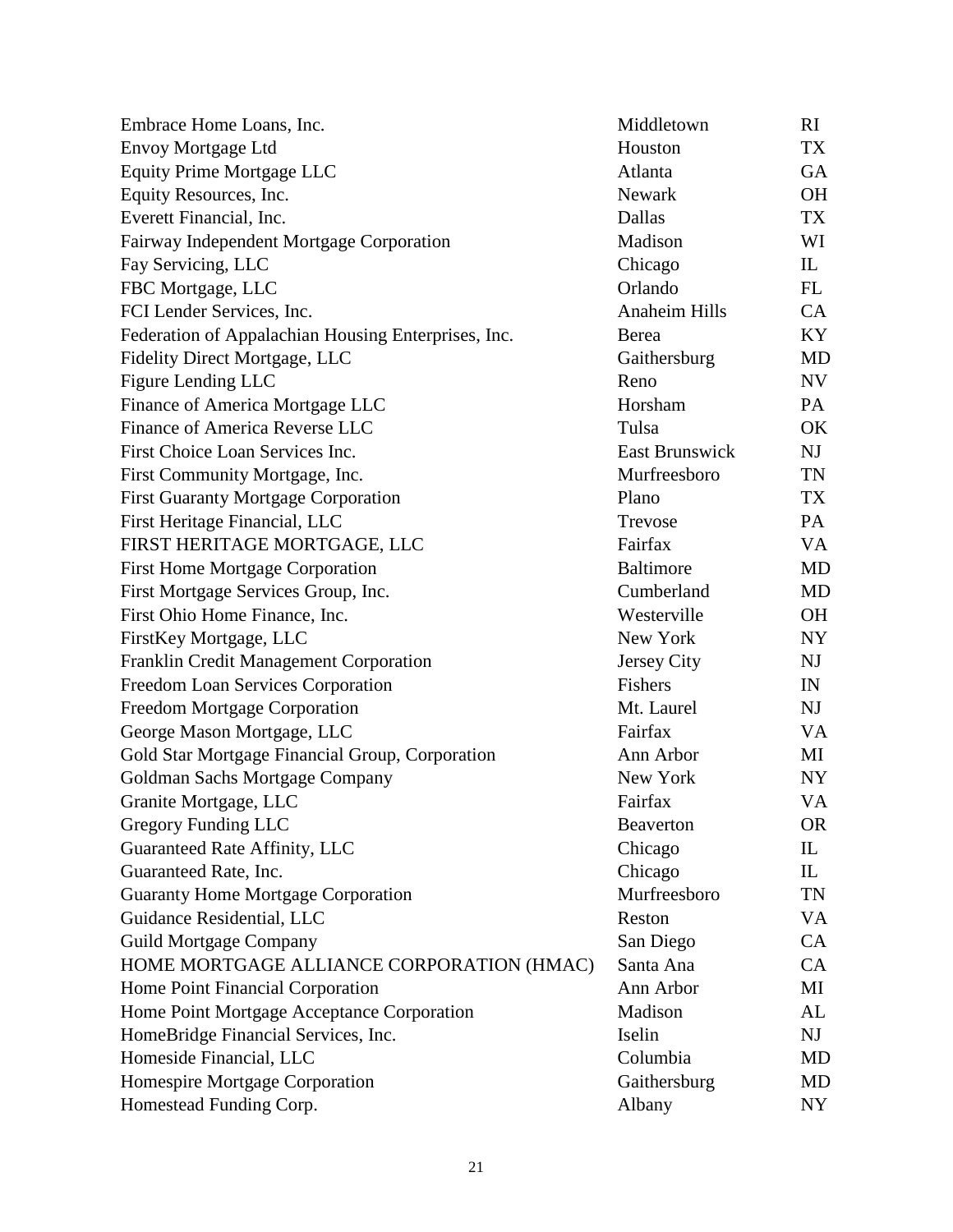| Hometown Equity Mortgage, LLC                | <b>Lake Forest</b>    | CA             |
|----------------------------------------------|-----------------------|----------------|
| HOMETOWN LENDERS, INC.                       | Huntsville            | AL             |
| Housing Authority of Mingo County            | Delbarton             | WV             |
| Howard Hanna Financial Services, Inc.        | Pittsburgh            | PA             |
| Impac Mortgage Corp.                         | Irvine                | CA             |
| <b>Integrity Home Mortgage Corporation</b>   | Winchester            | VA             |
| Intercap Lending Inc.                        | Draper                | UT             |
| <b>Intercoastal Mortgage Company</b>         | Fairfax               | VA             |
| J.P. Morgan Mortgage Acquisition Corp.       | New York              | NY             |
| James B. Nutter & Company                    | <b>Kansas City</b>    | <b>MO</b>      |
| JAMS-01, Inc                                 | Fairfax               | VA             |
| K. Hovnanian American Mortgage, L.L.C.       | <b>Boynton Beach</b>  | FL             |
| Keller Mortgage, LLC                         | Dublin                | <b>OH</b>      |
| Kondaur Capital Corporation                  | Orange                | CA             |
| Lakeview Loan Servicing, LLC                 | <b>Coral Gables</b>   | FL             |
| Land Home Financial Services, Inc.           | Concord               | CA             |
| LeaderOne Financial Corporation              | <b>Overland Park</b>  | KS             |
| LenderFi, Inc.                               | Calabasas             | CA             |
| LenderLive Network, LLC                      | Glendale              | CO             |
| LendSure Mortgage Corp.                      | San Diego             | CA             |
| LendUS, LLC                                  | Alamo                 | CA             |
| Liberty Home Equity Solutions, Inc.          | Rancho Cordova        | CA             |
| <b>Liberty Home Mortgage Corporation</b>     | Independence          | <b>OH</b>      |
| Lime Residential, Ltd.                       | New York              | NY             |
| LoanCare, LLC                                | Virginia Beach        | VA             |
| loanDepot.com, LLC                           | <b>Foothill Ranch</b> | CA             |
| Loanpal, LLC                                 | Roseville             | <b>CA</b>      |
| Long Lake MSR, Inc.                          | Troy                  | MI             |
| Longbridge Financial, LLC                    | Mahwah                | NJ             |
| Low VA Rates, LLC                            | Lindon                | <b>UT</b>      |
| <b>LRML</b> Acquisition LLC                  | Chicago               | $\mathbf{L}$   |
| <b>Mason McDuffie Mortgage Corporation</b>   | San Ramon             | CA             |
| <b>Matrix Financial Services Corporation</b> | Minnetonka            | <b>MN</b>      |
| <b>MAXEX Clearing LLC</b>                    | Atlanta               | GA             |
| MBA Mortgage Services Inc.                   | Bel Air               | <b>MD</b>      |
| <b>McLean Mortgage Corporation</b>           | Fairfax               | VA             |
| MCLP Asset Company, Inc.                     | New York              | NY             |
| MDE Home Loans, LLC                          | <b>Tinton Falls</b>   | N <sub>J</sub> |
| Member First Mortgage, LLC                   | <b>Grand Rapids</b>   | MI             |
| Meridian Home Mortgage Corporation           | Westminster           | <b>MD</b>      |
| Merrill Lynch Mortgage Lending, Inc.         | New York              | NY             |
| MGC Mortgage, Inc.                           | Plano                 | TX             |
| Michigan Mutual, Inc.                        | Port Huron            | MI             |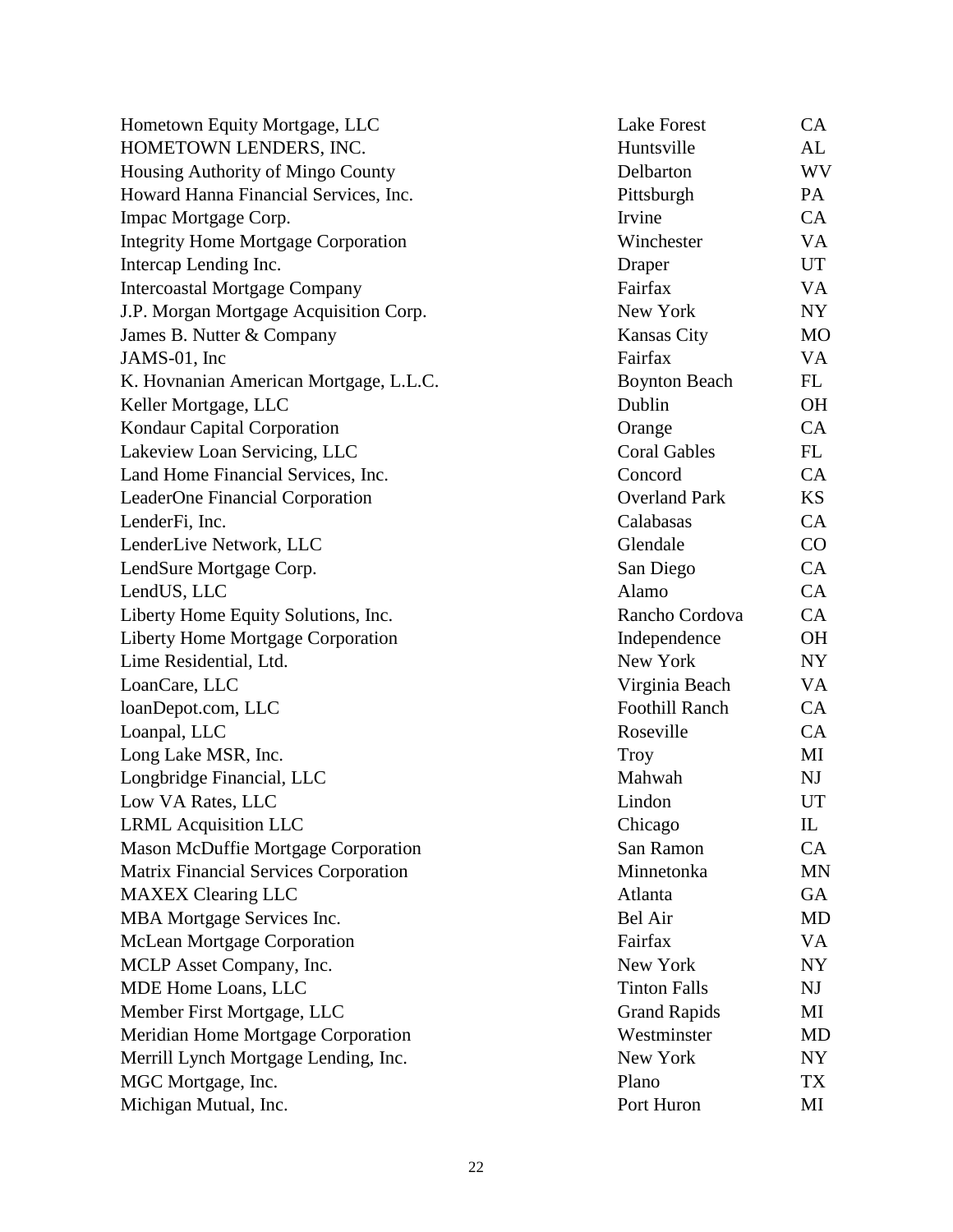| Mid America Mortgage, Inc.                          | Addison                 | TX             |
|-----------------------------------------------------|-------------------------|----------------|
| Mid-Continent Funding, Inc.                         | Columbia                | <b>MO</b>      |
| Midwest Loan Solutions, Inc.                        | Houghton                | MI             |
| Millennium Financial Group, Inc.                    | Middletown              | <b>MD</b>      |
| MLD Mortgage Inc.                                   | <b>Florham Park</b>     | N <sub>J</sub> |
| MMW Holdings, LLC                                   | Pensacola               | FL             |
| Morgan Stanley Mortgage Capital Holdings LLC        | New York                | NY             |
| Mortgage Access Corp.                               | <b>Morris Plains</b>    | N <sub>J</sub> |
| Mortgage Assets Management, LLC                     | Austin                  | TX             |
| Mortgage Network, Inc.                              | Danvers                 | MA             |
| Mortgage Research Center, LLC                       | Columbia                | <b>MO</b>      |
| Mortgage Solutions of Colorado, LLC                 | <b>Colorado Springs</b> | CO             |
| <b>Mountain Opportunities Corporation</b>           | Clarksburg              | WV             |
| Movement Mortgage, LLC                              | <b>Indian Land</b>      | <b>SC</b>      |
| MTGLQ Investors, L.P.                               | New York                | NY             |
| myCUmortgage, LLC                                   | Beavercreek             | <b>OH</b>      |
| National Asset Mortgage, LLC                        | Columbia                | <b>SC</b>      |
| NATIONS LENDING CORPORATION                         | Independence            | <b>OH</b>      |
| Nations Reliable Lending, LLC                       | Houston                 | TX             |
| Nationstar Mortgage LLC                             | Dallas                  | TX             |
| Neighborhood Capital Funding, Inc.                  | Lansing                 | MI             |
| Neighborhood Mortgage Solutions, LLC                | Frankenmuth             | MI             |
| New Residential Mortgage LLC                        | New York                | NY             |
| NewRez LLC                                          | Fort Washington         | PA             |
| NFM, Inc.                                           | Linthicum               | <b>MD</b>      |
| NMSI, Inc.                                          | Los Angeles             | CA             |
| North Central WV Community Action Association, Inc. | Fairmont                | WV             |
| Norwich Commercial Group, Inc.                      | Avon                    | <b>CT</b>      |
| NVR Mortgage Finance, Inc.                          | Canonsburg              | PA             |
| NWL Company, LLC                                    | New York                | <b>NY</b>      |
| Oceanside Mortgage Company                          | <b>Toms River</b>       | NJ             |
| Ocwen Business Solutions, Inc.                      | Pasay City              |                |
| Ocwen Financial Solutions Private Limited           | Bangalore               |                |
| On Q Financial, Inc.                                | Tempe                   | AZ             |
| One Reverse Mortgage, LLC                           | Detroit                 | MI             |
| OneMain Mortgage Services, Inc.                     | Evansville              | IN             |
| <b>Onslow Bay Financial LLC</b>                     | New York                | NY             |
| Open Mortgage, LLC                                  | Austin                  | TX             |
| Paramount Residential Mortgage Group, Inc.          | Corona                  | CA             |
| Peach Street, Inc.                                  | Chandler                | AZ             |
| PENNYMAC CORP.                                      | Westlake Village        | CA             |
| PennyMac Holdings, LLC                              | Westlake Village        | CA             |
| PennyMac Loan Services, LLC                         | Westlake Village        | CA             |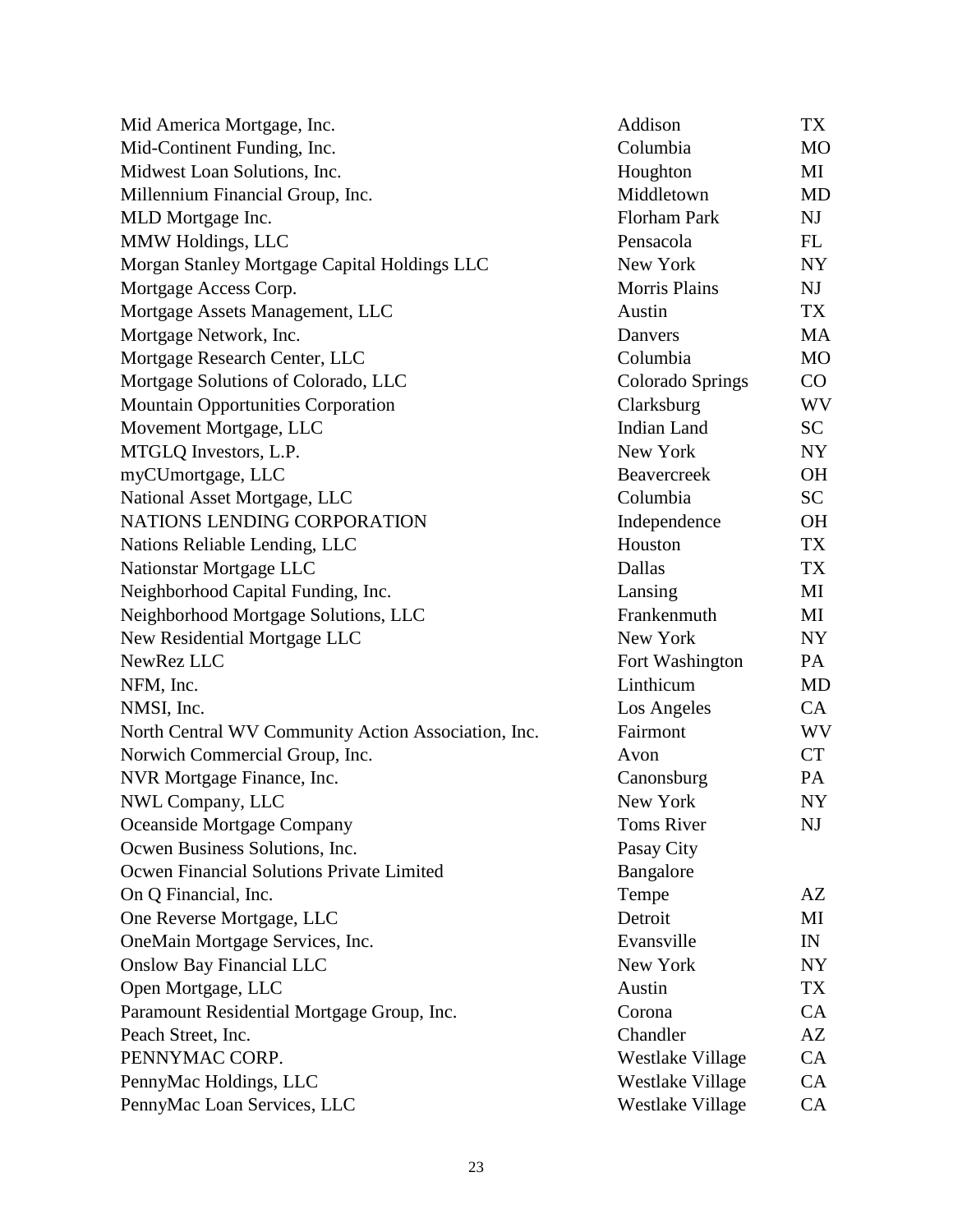| PHH Mortgage Corporation                    | Mt. Laurel              | NJ                              |
|---------------------------------------------|-------------------------|---------------------------------|
| Pike Creek Mortgage Services, Inc.          | Newark                  | DE                              |
| Pingora Loan Servicing, LLC                 | Denver                  | $\rm CO$                        |
| Planet Home Lending, LLC                    | Meriden                 | <b>CT</b>                       |
| <b>Platinum Home Mortgage Corporation</b>   | <b>Rolling Meadows</b>  | $\mathop{\mathrm{IL}}\nolimits$ |
| Plaza Home Mortgage, Inc.                   | San Diego               | CA                              |
| Podium Mortgage Capital LLC                 | <b>Salt Lake City</b>   | UT                              |
| Polaris Home Funding Corp.                  | Grandville              | MI                              |
| Potomac Mortgage Group, Inc.                | Fairfax                 | VA                              |
| PRECISION MORTGAGE LLC                      | Rockville               | <b>MD</b>                       |
| Premia Mortgage, LLC                        | <b>Troy</b>             | MI                              |
| PRIDE COMMUNITY SERVICES, INC.              | Logan                   | WV                              |
| Primary Residential Mortgage, Inc.          | <b>Salt Lake City</b>   | UT                              |
| PrimeLending, A PlainsCapital Company       | Dallas                  | TX                              |
| Promontory MortgagePath LLC                 | Danbury                 | <b>CT</b>                       |
| Prosperity Home Mortgage, LLC               | Chantilly               | VA                              |
| Provident Funding Associates, L.P.          | Burlingame              | CA                              |
| <b>Quantum Servicing Corporation</b>        | Tampa                   | FL                              |
| Quicken Loans, LLC                          | Detroit                 | MI                              |
| Rapid Mortgage Company                      | Cincinnati              | <b>OH</b>                       |
| Raymond James Mortgage Company, Inc.        | Memphis                 | TN                              |
| RBS Financial Products Inc.                 | Stamford                | <b>CT</b>                       |
| Real Time Resolutions, Inc.                 | Dallas                  | <b>TX</b>                       |
| Recovco Mortgage Management, LLC            | Irving                  | TX                              |
| Redwood Residential Acquisition Corporation | Mill Valley             | CA                              |
| Reliant Loan Servicing, LLC                 | Berwyn                  | PA                              |
| Religious Coalition for Community Renewal   | Charleston              | WV                              |
| Residential Mortgage Services, Inc.         | South Portland          | <b>ME</b>                       |
| Resurgent Capital Services L.P.             | Greenville              | <b>SC</b>                       |
| Reverse Mortgage Funding LLC                | Bloomfield              | NJ                              |
| Reverse Mortgage Solutions, Inc.            | Houston                 | TX                              |
| <b>RLF Mortgage Corporation</b>             | Plano                   | TX                              |
| RoundPoint Mortgage Servicing Corporation   | Fort Mill               | SC                              |
| Ruoff Mortgage Company, Inc.                | Fort Wayne              | IN                              |
| Rushmore Loan Management Services LLC       | Irvine                  | CA                              |
| <b>RWT Financial, LLC</b>                   | Naperville              | IL                              |
| SAFE Housing and Economic Development, Inc. | Welch                   | WV                              |
| <b>Scratch Services, LLC</b>                | San Francisco           | CA                              |
| SecurityNational Mortgage Company           | <b>Salt Lake City</b>   | UT                              |
| Select Portfolio Servicing, Inc.            | <b>West Valley City</b> | UT                              |
| Selene Finance LP                           | Houston                 | TX                              |
| Seneca Mortgage Servicing LLC               | Newtown                 | <b>CT</b>                       |
| ServiceMac, LLC                             | Fort Mill               | <b>SC</b>                       |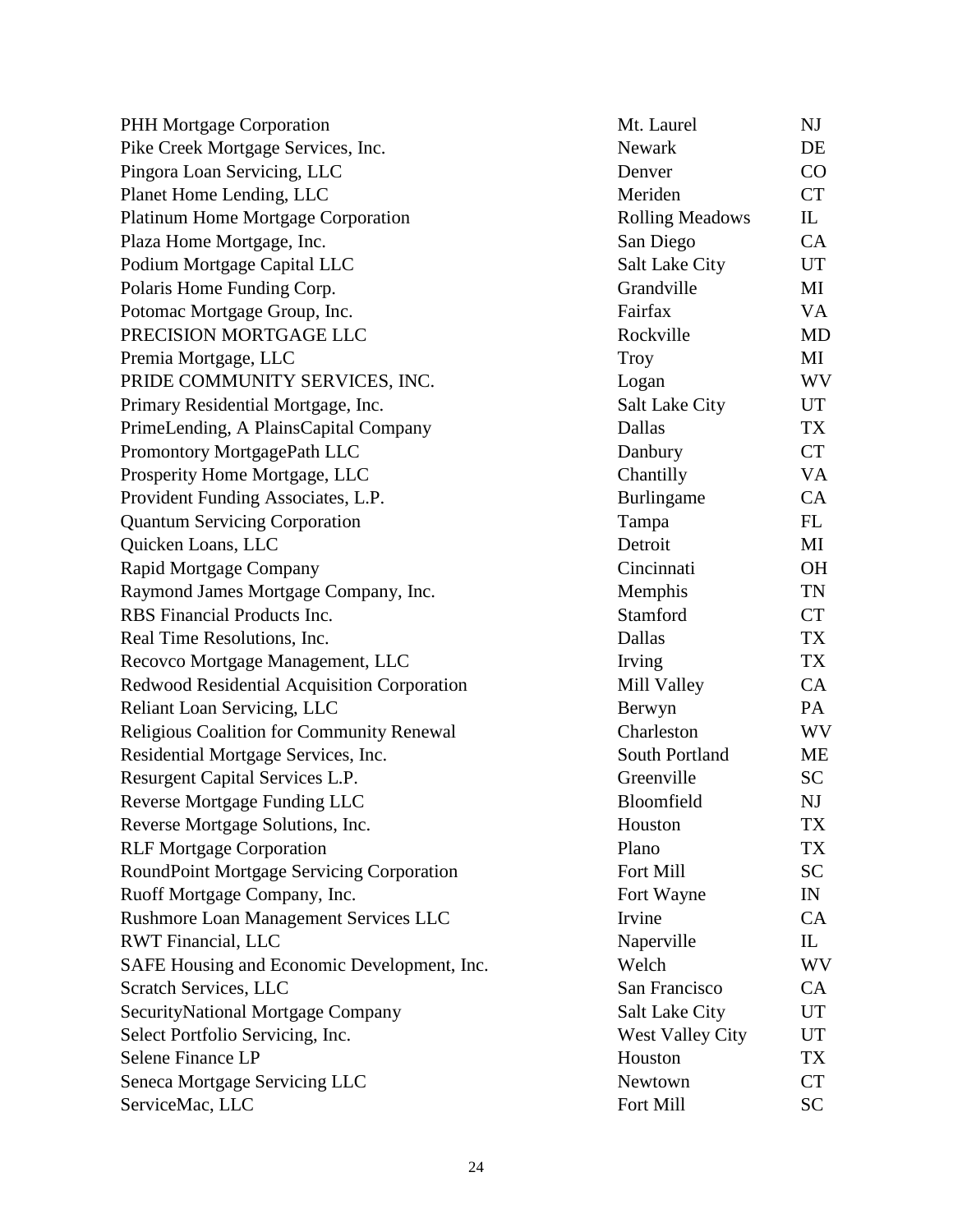| Servion, Inc.                                      | New Brighton            | <b>MN</b> |
|----------------------------------------------------|-------------------------|-----------|
| Servis One, Inc.                                   | Irving                  | TX        |
| Sierra Pacific Mortgage Company, Inc.              | Folsom                  | CA        |
| SIRVA Mortgage, Inc.                               | Independence            | <b>OH</b> |
| Siwell, Inc.                                       | Lubbock                 | TX        |
| <b>SN Servicing Corporation</b>                    | <b>Baton Rouge</b>      | LA        |
| Sortis Financial, Inc.                             | Plano                   | <b>TX</b> |
| Sourcepoint, Inc.                                  | Palm Bay                | FL        |
| Southern Trust Mortgage, LLC                       | Virginia Beach          | VA        |
| Southwest Stage Funding, LLC                       | Chandler                | AZ        |
| Sovereign Lending Group Incorporated               | Costa Mesa              | CA        |
| Specialized Loan Servicing LLC                     | <b>Highlands Ranch</b>  | CO        |
| Sprout Mortgage, LLC                               | Port Saint Lucie        | FL        |
| Statebridge Company, LLC                           | Greenwood Village       | CO        |
| Stearns Lending, LLC                               | Lewisville              | <b>TX</b> |
| <b>Stockton Mortgage Corporation</b>               | Frankfort               | KY        |
| <b>Strong Home Mortgage, LLC</b>                   | Manassas                | VA        |
| Success Mortgage, LLC                              | Winchester              | VA        |
| Sun West Mortgage Company, Inc.                    | <b>Buena Park</b>       | CA        |
| Sutherland Mortgage Services, Inc.                 | Houston                 | TX        |
| <b>Sutton Funding LLC</b>                          | New York                | NY        |
| <b>SWBC Mortgage Corporation</b>                   | San Antonio             | TX        |
| <b>T2 Financial LLC</b>                            | Westerville             | <b>OH</b> |
| <b>Tammac Holdings Corporation</b>                 | <b>Wilkes Barre</b>     | PA        |
| <b>TCS e-Serve International Limited</b>           | Dallas                  | TX        |
| The Fairmont-Morgantown Housing Authority          | Fairmont                | WV        |
| THE MONEY SOURCE INC.                              | Melville                | NY        |
| The Mortgage Link, Inc.                            | Rockville               | <b>MD</b> |
| Thrive Mortgage, LLC                               | Georgetown              | TX        |
| Tidewater Mortgage Services, Inc.                  | Virginia Beach          | <b>VA</b> |
| Titan Mutual Lending Inc.                          | Irvine                  | CA        |
| TJC Mortgage, Inc.                                 | Birmingham              | AL        |
| <b>Total Mortgage Services, LLC</b>                | Milford                 | <b>CT</b> |
| <b>Towne Mortgage Company</b>                      | Troy                    | MI        |
| <b>Traditional Mortgage Acceptance Corporation</b> | Bellevue                | WA        |
| Triad Financial Services, Inc.                     | Jacksonville            | FL        |
| Trinity Financial Services, LLC                    | Newport Beach           | <b>CA</b> |
| <b>TruHome Solutions, LLC</b>                      | Lenexa                  | <b>KS</b> |
| Union Home Mortgage Corp.                          | Strongsville            | <b>OH</b> |
| United Mortgage Corp.                              | Melville                | NY        |
| UNITED SECURITY FINANCIAL CORP                     | Murray                  | UT        |
| United Shore Financial Services, LLC               | Pontiac                 | MI        |
| University Lending Group, LLC                      | <b>Clinton Township</b> | MI        |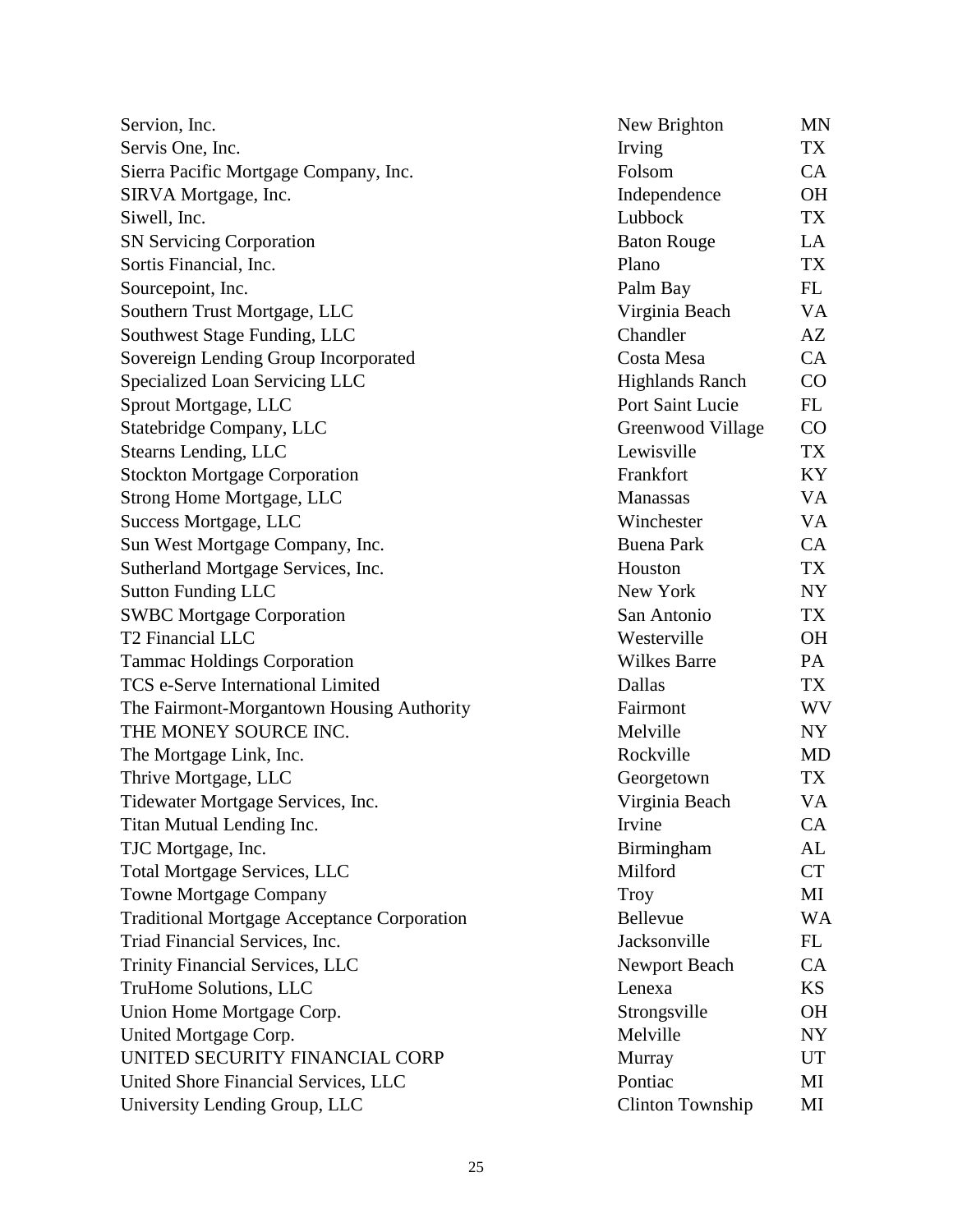| Urban Fulfillment Services, LLC                       | <b>Highlands Ranch</b>    | $\rm CO$  |
|-------------------------------------------------------|---------------------------|-----------|
| <b>US Mortgage Corporation</b>                        | Melville                  | <b>NY</b> |
| Van Buren Mortgage, LLC                               | Woodbridge                | VA        |
| Vanderbilt Mortgage and Finance, Inc.                 | Maryville                 | TN        |
| VBS Mortgage, LLC                                     | Harrisonburg              | VA        |
| Vellum Mortgage, Inc.                                 | Fairfax                   | <b>VA</b> |
| Victorian Finance, LLC                                | Pittsburgh                | PA        |
| Village Capital & Investment LLC                      | Henderson                 | NV        |
| Watermark Capital, Inc.                               | Irvine                    | <b>CA</b> |
| <b>Waterstone Mortgage Corporation</b>                | Pewaukee                  | WI        |
| <b>Wendover Financial Services Corporation</b>        | Wayne                     | PA        |
| <b>Weststar Mortgage Corporation</b>                  | Albuquerque               | <b>NM</b> |
| Wipro Gallagher Solutions, LLC                        | Atlanta                   | <b>GA</b> |
| Wyndham Capital Mortgage, Inc.                        | Charlotte                 | NC        |
| Zenta Mortgage Services, LLC                          | Charlotte                 | NC        |
| <b>Brokers</b>                                        |                           |           |
| <b>Academy Mortgage Corporation</b>                   | Draper                    | <b>UT</b> |
| Access Financial Mortgage Corp.                       | Fulton                    | MD        |
| Addison Mortgage Consultants, Inc.                    | Frederick                 | <b>MD</b> |
| Advisors Mortgage Group, L.L.C.                       | Ocean                     | <b>NJ</b> |
| Alcova Mortgage LLC                                   | Roanoke                   | VA        |
| Altisource Fulfillment Operations, Inc.               | <b>Creve Coeur</b>        | <b>MO</b> |
| American Bancshares Mortgage, LLC                     | Miami Lakes               | FL        |
| American Financial Network, Inc.                      | <b>Brea</b>               | CA        |
| American Neighborhood Mortgage Acceptance Company LLC | <b>Mount Laurel</b>       | <b>NJ</b> |
| American Pacific Mortgage Corporation                 | Roseville                 | CA        |
| America's Moneyline, Inc.                             | Newport Beach             | CA        |
| Approved Credit Services, Inc.                        | Syracuse                  | <b>NY</b> |
| Ark-La-Tex Financial Services, LLC                    | Plano                     | TX        |
| Bankrate, LLC                                         | <b>Palm Beach Gardens</b> | <b>FL</b> |
| Best Rate Holdings, LLC                               | Clearwater                | FL        |
| Bills.com, LLC                                        | Tempe                     | AZ        |
| Broker Solutions, Inc.                                | Tustin                    | CA        |
| CalCon Mutual Mortgage LLC                            | San Diego                 | CA        |
| Caliber Home Loans, Inc.                              | Coppell                   | TX        |
| Capital Mortgage Firm Inc.                            | St. Clairsville           | <b>OH</b> |
| Cardinal Financial Company, Limited Partnership       | Charlotte                 | NC        |
| City Lending Inc                                      | Vienna                    | VA        |
| CMG Mortgage, Inc.                                    | San Ramon                 | CA        |
| <b>Cognizant Mortgage Services Corporation</b>        | Irving                    | TX        |
| Community Action of South Eastern West Virginia, Inc. | Princeton                 | <b>WV</b> |
| Community Mortgage LLC                                | <b>Mount Airy</b>         | MD        |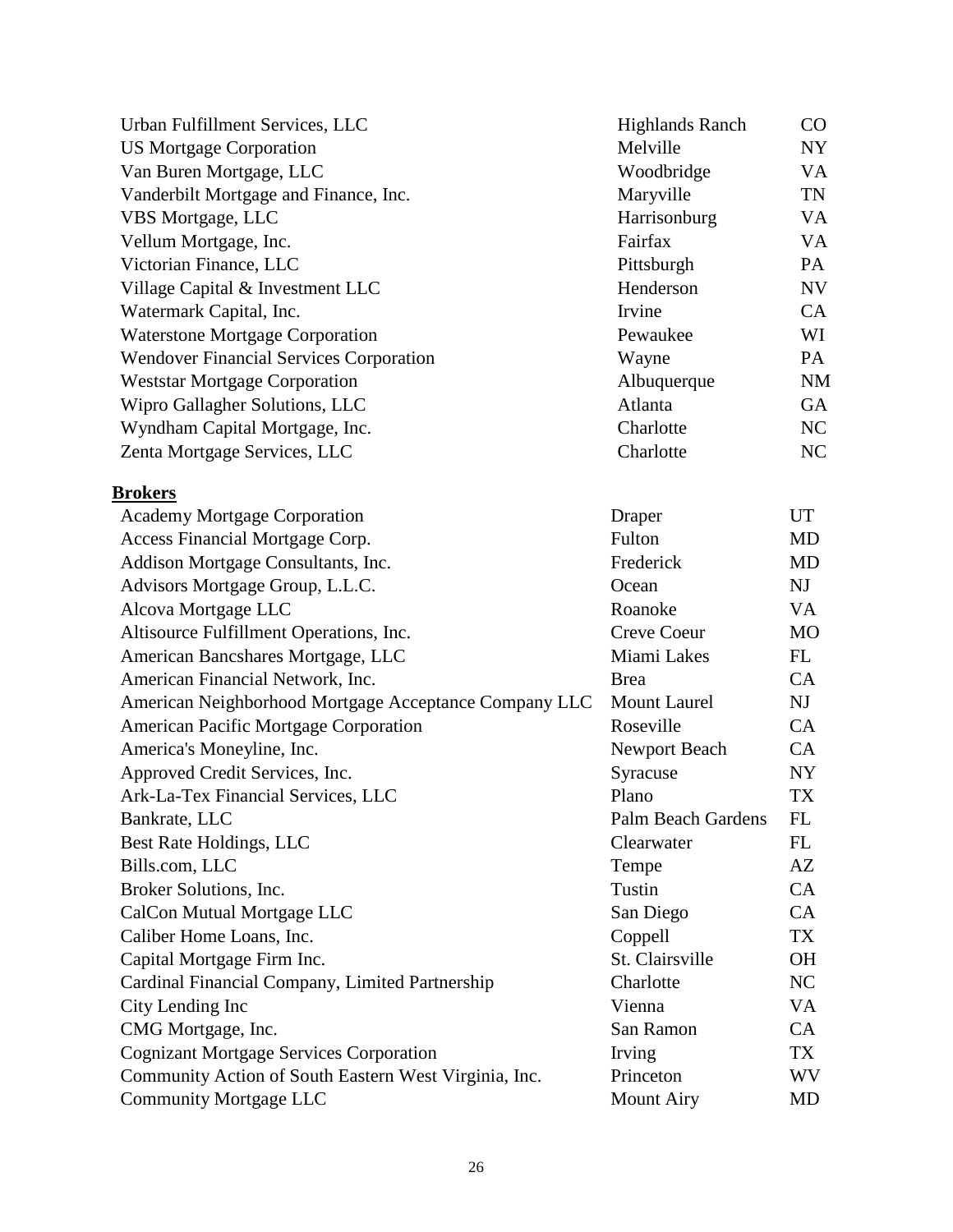| Community Resources Inc.                            | Parkersburg           | WV        |
|-----------------------------------------------------|-----------------------|-----------|
| Community Works in West Virginia, Inc.              | Charleston            | WV        |
| <b>Contour Mortgage Corporation</b>                 | Garden City           | NY        |
| Core Mortgage Services, LLC                         | <b>State College</b>  | PA        |
| Credit Karma Mortgage, Inc.                         | San Francisco         | CA        |
| <b>CrossCountry Mortgage, LLC</b>                   | <b>Brecksville</b>    | <b>OH</b> |
| <b>CTC</b> Loan Processing, LLC                     | Hedgesville           | WV        |
| Day One Mortgage, LLC                               | Scottsdale            | AZ        |
| DHI MORTGAGE COMPANY, LTD.                          | Austin                | TX        |
| Digital Risk Mortgage Services, LLC                 | Maitland              | FL        |
| Embrace Home Loans, Inc.                            | Middletown            | <b>RI</b> |
| <b>Equity United Mortgage Corporation</b>           | Rockville             | <b>MD</b> |
| Everett Financial, Inc.                             | Dallas                | TX        |
| Fairfax Lending Inc.                                | Alexandria            | VA        |
| Fairfax Mortgage Investments, Inc.                  | Fairfax               | VA        |
| Fairway Independent Mortgage Corporation            | Madison               | WI        |
| Federation of Appalachian Housing Enterprises, Inc. | Berea                 | KY        |
| Fidelity Direct Mortgage, LLC                       | Gaithersburg          | MD        |
| Finance of America Mortgage LLC                     | Horsham               | PA        |
| Finance of America Reverse LLC                      | Tulsa                 | OK        |
| First Choice Loan Services Inc.                     | <b>East Brunswick</b> | NJ        |
| <b>First Home Mortgage Corporation</b>              | <b>Baltimore</b>      | <b>MD</b> |
| First Mortgage Services Group, Inc.                 | Cumberland            | MD        |
| Freedom Mortgage Corporation                        | Mt. Laurel            | NJ        |
| FreeRateUpdate.com LLC                              | Chadds Ford           | PA        |
| Full Beaker, Inc.                                   | Bellevue              | <b>WA</b> |
| Gold Star Mortgage Financial Group, Corporation     | Ann Arbor             | MI        |
| Granite Mortgage, LLC                               | Fairfax               | VA        |
| Guaranteed Rate Affinity, LLC                       | Chicago               | IL        |
| Guaranteed Rate, Inc.                               | Chicago               | IL        |
| Home Point Financial Corporation                    | Ann Arbor             | МI        |
| HomeOwnership Center Inc.                           | Elkins                | WV        |
| Homespire Mortgage Corporation                      | Gaithersburg          | <b>MD</b> |
| Homestead Funding Corp.                             | Albany                | NY        |
| HOMETOWN LENDERS, INC.                              | Huntsville            | AL        |
| Housing Authority of Mingo County                   | Delbarton             | WV        |
| Howard Grace & Associates, Inc.                     | Deerfield Beach       | FL        |
| Infosys BPO Americas, LLC                           | Atlanta               | <b>GA</b> |
| LeaderOne Financial Corporation                     | <b>Overland Park</b>  | <b>KS</b> |
| LeadPoint, Inc.                                     | Los Angeles           | CA        |
| LenderLive Network, LLC                             | Glendale              | CO        |
| LendingTree, LLC                                    | Charlotte             | NC        |
| LendUS, LLC                                         | Alamo                 | CA        |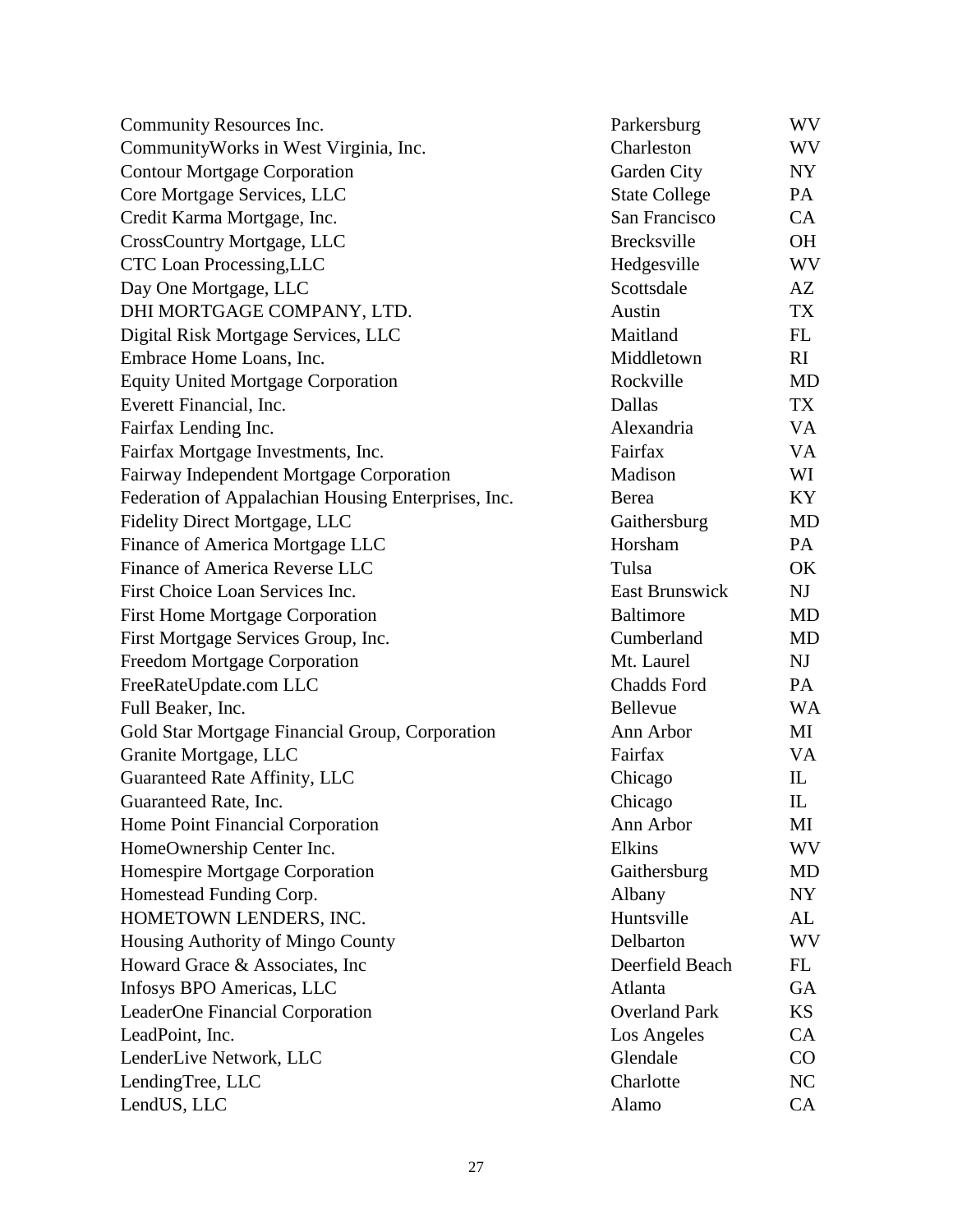| LMB Mortgage Services, Inc.                | Playa Vista            | CA        |
|--------------------------------------------|------------------------|-----------|
| loanDepot.com, LLC                         | <b>Foothill Ranch</b>  | CA        |
| <b>Mason McDuffie Mortgage Corporation</b> | San Ramon              | CA        |
| <b>MGIC Mortgage Services, LLC</b>         | Milwaukee              | WI        |
| MHD Empire Service Corp.                   | Syracuse               | NY        |
| Midwest Loan Solutions, Inc.               | Houghton               | MI        |
| Millennium Financial Group, Inc.           | Middletown             | <b>MD</b> |
| Mortgage Financing.com, Inc                | Martinsburg            | WV        |
| Mortgage Network, Inc.                     | Danvers                | MA        |
| Mortgage Research Center, LLC              | Columbia               | <b>MO</b> |
| Morty, Inc.                                | New York               | NY        |
| <b>Mountain Opportunities Corporation</b>  | Clarksburg             | WV        |
| Movement Mortgage, LLC                     | <b>Indian Land</b>     | SC        |
| N and S Mortgage, LLC                      | Frederick              | <b>MD</b> |
| NATIONS LENDING CORPORATION                | Independence           | <b>OH</b> |
| NerdWallet Compare, Inc.                   | San Francisco          | CA        |
| NewRez LLC                                 | Fort Washington        | PA        |
| NEXA Mortgage, LLC                         | Chandler               | AZ        |
| NFM, Inc.                                  | Linthicum              | MD        |
| NVR Mortgage Finance, Inc.                 | Canonsburg             | PA        |
| On Q Financial, Inc.                       | Tempe                  | AZ        |
| One Reverse Mortgage, LLC                  | Detroit                | MI        |
| Open House Lending Corporation             | <b>Baltimore</b>       | <b>MD</b> |
| Open Mortgage, LLC                         | Austin                 | TX        |
| Paramount Residential Mortgage Group, Inc. | Corona                 | CA        |
| PennyMac Loan Services, LLC                | Westlake Village       | CA        |
| PHH Mortgage Corporation                   | Mt. Laurel             | NJ        |
| Plateau Data Services, LLC                 | Scottsdale             | AZ        |
| <b>Platinum Home Mortgage Corporation</b>  | <b>Rolling Meadows</b> | IL        |
| Positive Rate Mortgage, LLC                | Raleigh                | NC        |
| Premia Mortgage, LLC                       | <b>Troy</b>            | MI        |
| Premier Mortgage LLC                       | Morgantown             | WV        |
| Premier Mortgage, LLC                      | Southfield             | MI        |
| Premier Processing, LLC                    | Southfield             | MI        |
| PRIDE COMMUNITY SERVICES, INC.             | <b>LOGAN</b>           | WV        |
| PrimeLending, A PlainsCapital Company      | Dallas                 | TX        |
| Promontory MortgagePath LLC                | Danbury                | <b>CT</b> |
| Prosperity Home Mortgage, LLC              | Chantilly              | VA        |
| QuinStreet Media, Inc.                     | Santa Monica           | <b>CA</b> |
| Recovco Mortgage Management, LLC           | Irving                 | <b>TX</b> |
| Regents Financial, LLC                     | <b>Troy</b>            | MI        |
| Religious Coalition for Community Renewal  | Charleston             | WV        |
| Residential Mortgage Services, Inc.        | South Portland         | ME        |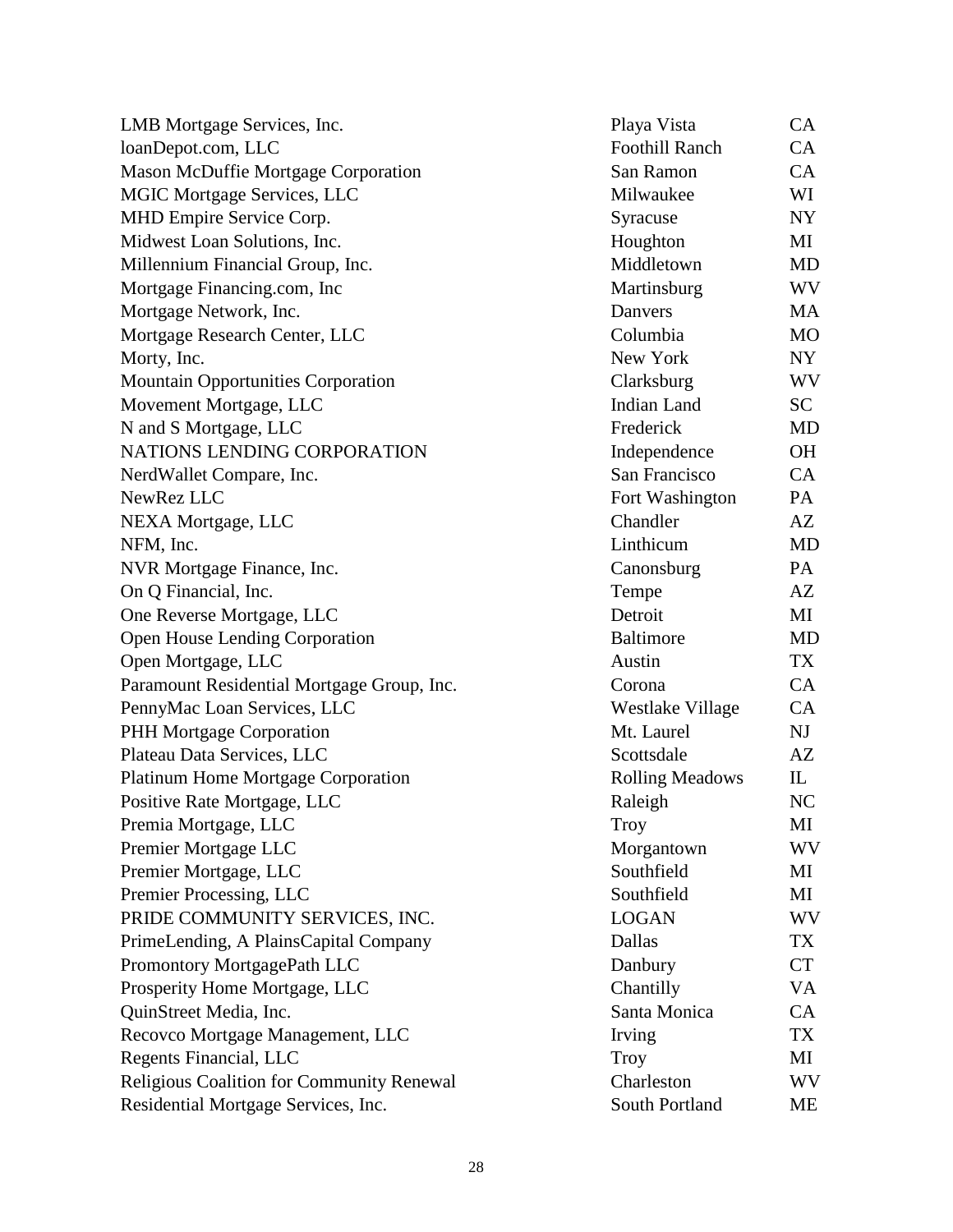| REVOLUTIONARY MORTGAGE COMPANY              | Frederick              | <b>MD</b> |
|---------------------------------------------|------------------------|-----------|
| SAFE Housing and Economic Development, Inc. | Welch                  | WV        |
| SecurityNational Mortgage Company           | <b>Salt Lake City</b>  | UT        |
| ServiceMac, LLC                             | Fort Mill              | <b>SC</b> |
| Servis One, Inc.                            | Irving                 | <b>TX</b> |
| Sierra Pacific Mortgage Company, Inc.       | Folsom                 | CA        |
| Sourcepoint, Inc.                           | Palm Bay               | FL        |
| Specialized Loan Servicing LLC              | <b>Highlands Ranch</b> | CO        |
| Stearns Lending, LLC                        | Lewisville             | TX        |
| Streber Mortgage, LLC                       | Wilmington             | <b>OH</b> |
| Success Mortgage, LLC                       | Winchester             | VA        |
| <b>SUNNY LENDING LLC</b>                    | Gaithersburg           | <b>MD</b> |
| Sutherland Mortgage Services, Inc.          | Houston                | TX        |
| <b>SWBC Mortgage Corporation</b>            | San Antonio            | TX        |
| <b>T2 Financial LLC</b>                     | Westerville            | <b>OH</b> |
| TCS E-SERVE AMERICA, INC.                   | Cincinnati             | <b>OH</b> |
| <b>TCS e-Serve International Limited</b>    | Dallas                 | TX        |
| The American Mortgage Group LLC             | Inwood                 | WV        |
| The Fairmont-Morgantown Housing Authority   | Fairmont               | WV        |
| The Mortgage Link, Inc.                     | Rockville              | <b>MD</b> |
| Thrive Mortgage, LLC                        | Georgetown             | TX        |
| Tidewater Mortgage Services, Inc.           | Virginia Beach         | VA        |
| Tim Rutherford Company, LLC.                | Tazewell               | VA        |
| Titan Mutual Lending Inc.                   | Irvine                 | CA        |
| <b>Tower Mortgage Corporation</b>           | Columbus               | <b>OH</b> |
| <b>Towne Mortgage Company</b>               | <b>Troy</b>            | MI        |
| Union Home Mortgage Corp.                   | Strongsville           | <b>OH</b> |
| <b>Union Plus Mortgage Company</b>          | Mt. Laurel             | NJ        |
| United Mortgage Corp.                       | Melville               | NY        |
| Urban Fulfillment Services, LLC             | <b>Highlands Ranch</b> | CO        |
| <b>US Mortgage Corporation</b>              | Melville               | NY        |
| Vellum Mortgage, Inc.                       | Fairfax                | VA        |
| Vendor Resource Management, Inc.            | Pomona                 | CA        |
| Vertical Launch, LLC                        | Heath                  | TX        |
| <b>Waterstone Mortgage Corporation</b>      | Pewaukee               | WI        |
| Wemlo Inc                                   | Davie                  | FL        |
| Wipro Gallagher Solutions, LLC              | Atlanta                | <b>GA</b> |
| Zenta Mortgage Services, LLC                | Charlotte              | NC        |
| Zillow Group Marketplace, Inc.              | Seattle                | WA        |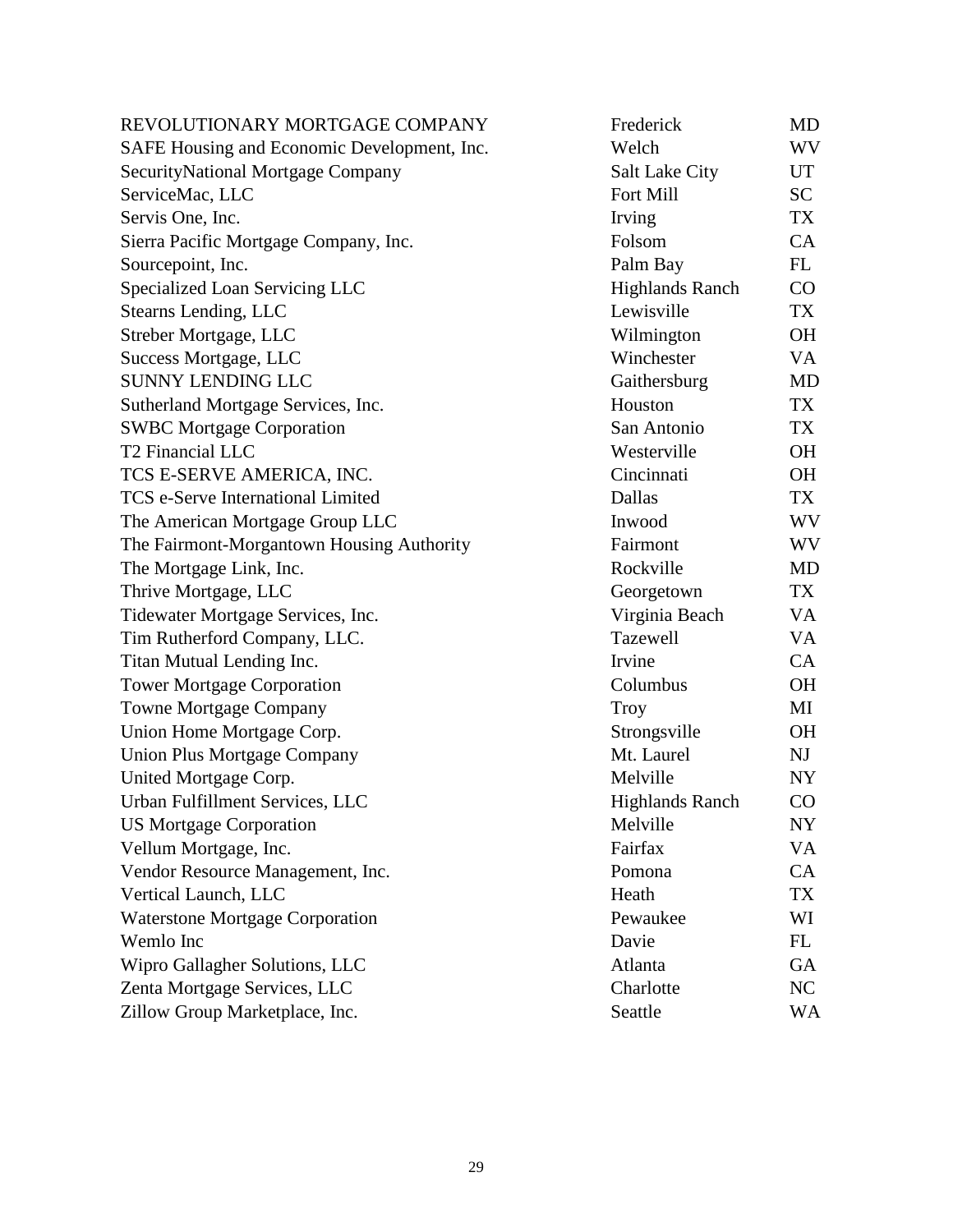# **WEST VIRGINIA LICENSED MONEY TRANSMITTERS**

| ACI Payments, Inc.                                     | Elkhorn               | NE                              |
|--------------------------------------------------------|-----------------------|---------------------------------|
| Adyen, Inc.                                            | San Francisco         | CA                              |
| Airbnb Payments, Inc.                                  | San Francisco         | CA                              |
| AirPlus International, Inc.                            | Alexandria            | VA                              |
| Alipay US, Inc.                                        | San Mateo             | CA                              |
| Amazon Payments, Inc.                                  | Seattle               | WA                              |
| American Express Prepaid Card Management Corporation   | Phoenix               | AZ                              |
| American Express Travel Related Services Company, Inc. | New York              | NY                              |
| AP Account Services, LLC                               | San Antonio           | TX                              |
| Apifiny Asset Network Inc.                             | New York              | NY                              |
| Apple Payments Inc.                                    | Cupertino             | CA                              |
| Associated Foreign Exchange, Inc.                      | <b>Woodland Hills</b> | CA                              |
| AvidXchange, Inc.                                      | Charlotte             | NC                              |
| Bakkt Marketplace, LLC                                 | Atlanta               | GA                              |
| BARRI MONEY SERVICES, LLC                              | Houston               | TX                              |
| BBVA Transfer Services, Inc.                           | Houston               | TX                              |
| Bill.com, LLC                                          | Palo Alto             | CA                              |
| Bittrex, Inc.                                          | Seattle               | <b>WA</b>                       |
| Blackhawk Network California, Inc.                     | Pleasanton            | CA                              |
| CAMBRIDGE MERCANTILE CORP. (U.S.A.)                    | New York              | NY.                             |
| CEX.IO CORP.                                           | Jersey City           | NJ                              |
| CheckFreePay Corporation                               | Alpharetta            | GA                              |
| Chime Inc.                                             | <b>Boston</b>         | MA                              |
| Circle Internet Financial, Inc.                        | <b>Boston</b>         | MA                              |
| Coinbase, Inc.                                         | San Francisco         | CA                              |
| <b>COINLIST MARKETS LLC</b>                            | San Francisco         | CA                              |
| CoinX, Inc.                                            | Lehi                  | UT                              |
| CoinZoom, Inc.                                         | <b>Salt Lake City</b> | UT                              |
| Comdata TN, Inc.                                       | Brentwood             | TN                              |
| Conotoxia, Inc.                                        | Chicago               | $\mathbf{I}$                    |
| Continental Exchange Solutions, Inc.                   | <b>Buena Park</b>     | CA                              |
| Creative Solutions Software Corp.                      | Ann Arbor             | ΜI                              |
| DFS GSD Corp.                                          | Phoenix               | AΖ                              |
| eBay Commerce Inc.                                     | San Jose              | CA                              |
| ePlata USA, LLC                                        | Edwardsville          | IL                              |
| Eris Clearing, LLC                                     | Chicago               | $\mathop{\mathrm{IL}}\nolimits$ |
| eToro USA LLC                                          | Hoboken               | NJ                              |
| Everi Payments Inc.                                    | Las Vegas             | NV                              |
| Facebook Payments Inc.                                 | Menlo Park            | CA                              |
| Finxera, Inc.                                          | San Jose              | CA                              |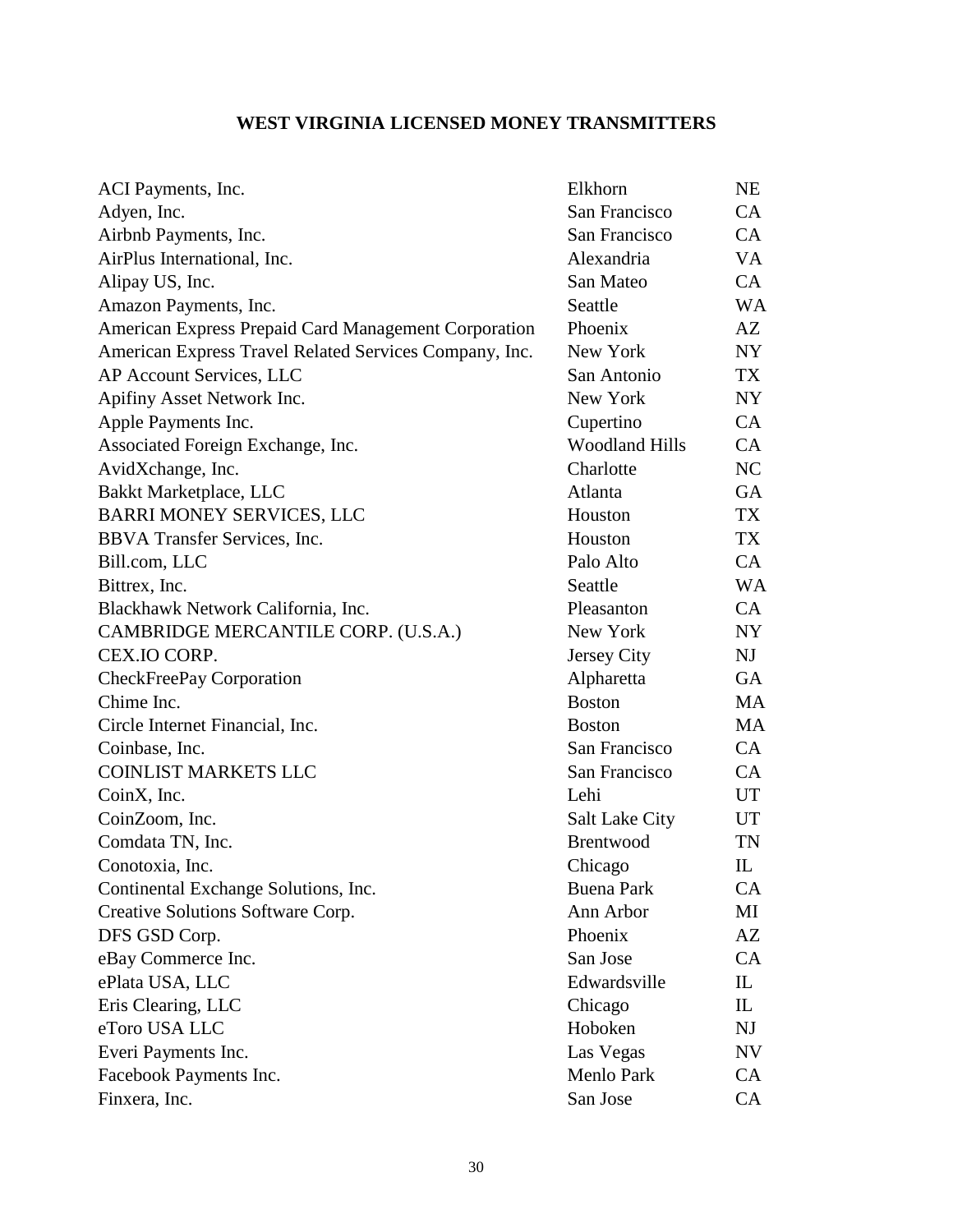Gemini Trust Company, LLC Global Holdings LLC Google Payment Corp. Green Dot Corporation GSC Enterprises, Inc. IDT Payment Services, Inc. Incomm Financial Services, Inc. Integrated Payment Systems Inc. Intermex Wire Transfer, LLC Internet Escrow Services, Inc. Intuit Payments Inc. JHA Money Center, Inc. JPay LLC Keefe Commissary Network, L.L.C. Klarna Inc. LL Pay U.S., LLC LUCKY MONEY, INC. LVC USA Inc. Mazooma, Inc. MEMO Financial Services, Inc. Mercari, Inc. Metavante Payment Services, LLC Money Management International, Inc. Moneycorp US Inc. Moneydart Global Services Inc. MoneyGram Payment Systems, Inc. MSB USA Inc NetSpend Corporation Nium, Inc. Novi Financial, Inc. Omnex Group, Inc. Optal Financial Limited PayNearMe MT, Inc. Payoneer Inc. PayPal, Inc. PINGPONG GLOBAL SOLUTIONS INC PLACID NK CORPORATION Provenance Technologies, Inc. Rakuten Card USA, Inc. RealPage Payments Services LLC Remitly, Inc. Servicio UniTeller, Inc. Sigue Corporation

| New York                | NY        |
|-------------------------|-----------|
| Tulsa                   | OK        |
| <b>Mountain View</b>    | CA        |
| Pasadena                | CA        |
| <b>Sulphur Springs</b>  | <b>TX</b> |
| Newark                  | NJ        |
| Columbus                | GA        |
| Atlanta                 | GA        |
| Miami                   | FL        |
| San Francisco           | CA        |
| <b>Mountain View</b>    | CA        |
| Monett                  | MO        |
| Miramar                 | <b>FL</b> |
| <b>Saint Louis</b>      | <b>MO</b> |
| Columbus                | OН        |
| New York City           | NY        |
| San Francisco           | CA        |
| Palo Alto               | CA        |
| Atlanta                 | GA        |
| Wormleysburg            | PA        |
| Palo Alto               | CA        |
| Milwaukee               | WI        |
| <b>Sugar Land</b>       | TX        |
| Providence              | RI        |
| Woodbridge              | NJ        |
| Minneapolis             | MΝ        |
| Atlanta                 | GA        |
| Austin                  | TX        |
| Bedminster              | NJ        |
| Menlo Park              | CA        |
| <b>Englewood Cliffs</b> | NJ        |
| London                  |           |
| Santa Clara             | CA        |
| New York                | NY        |
| San Jose                | CA        |
| San Mateo               | CA        |
| Westbury                | NY        |
| San Francisco           | CA        |
| San Mateo               | CA        |
| Richardson              | TX        |
| Seattle                 | WA        |
| Rochelle Park           | NJ        |
| Sylmar                  | CA        |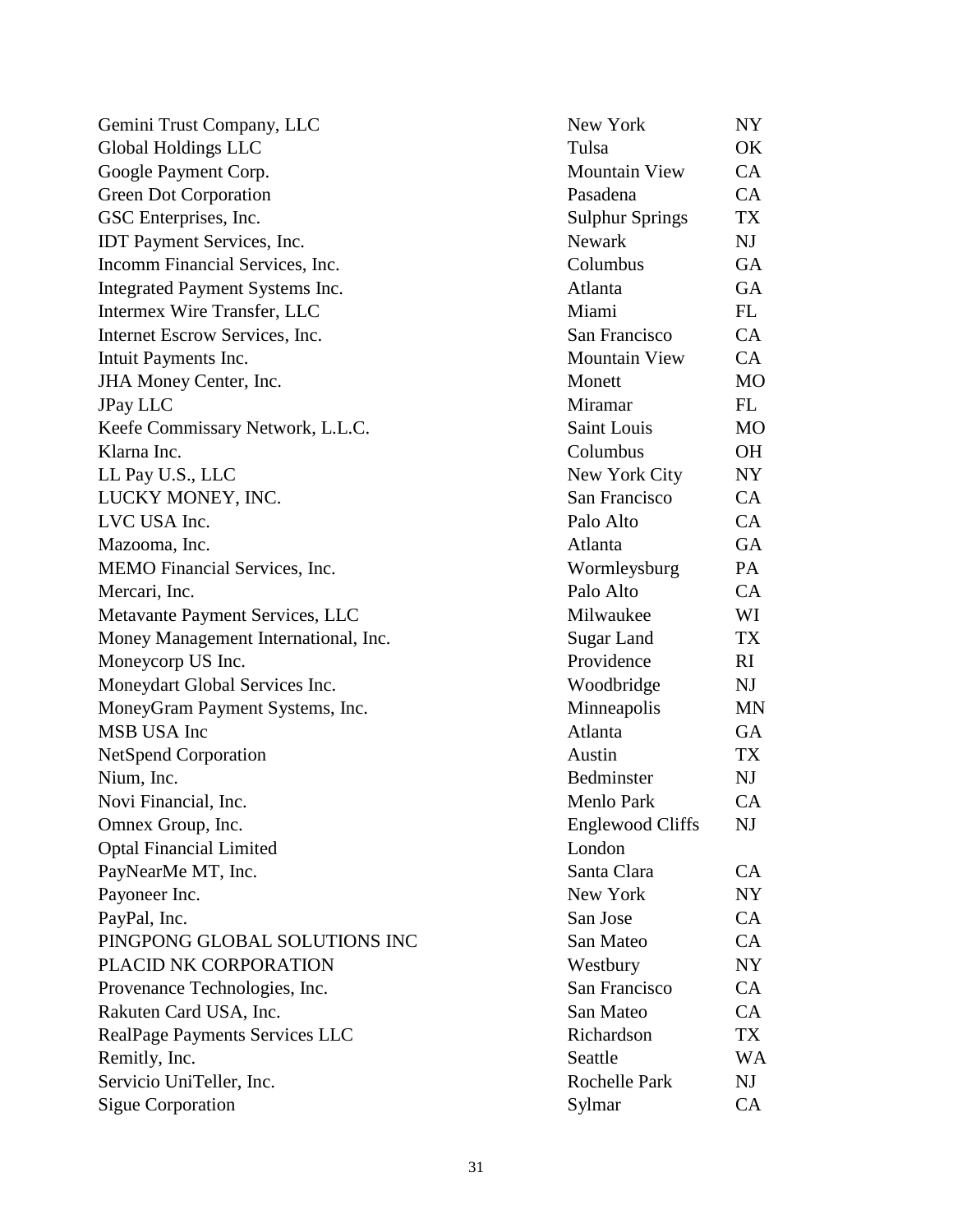| Skrill USA, Inc.                            | Miami               | FL                              |
|---------------------------------------------|---------------------|---------------------------------|
| Square, Inc.                                | San Francisco       | CA                              |
| <b>Stripe Payments Company</b>              | San Francisco       | CA                              |
| Tango Card, Inc.                            | Seattle             | <b>WA</b>                       |
| Tech Friends, Inc.                          | Jonesboro           | AR                              |
| Tempus, Inc.                                | Washington          | DC                              |
| The Currency Cloud Inc.                     | New York            | NY                              |
| Tilia Inc.                                  | San Francisco       | CA                              |
| Tipalti, Inc.                               | San Mateo           | CA                              |
| TokenVault LLC                              | San Francisco       | CA                              |
| TouchPay Holdings, LLC                      | Dallas              | TX                              |
| Transfermate, Inc.                          | Chicago             | $\mathop{\mathrm{IL}}\nolimits$ |
| TransferWise Inc.                           | New York            | NY.                             |
| Travelex Currency Services Inc.             | New York            | NY.                             |
| tZERO Crypto, Inc.                          | Midvale             | UT                              |
| U.S. Payments, LLC                          | Tulsa               | OK                              |
| <b>USForex</b> Inc.                         | San Francisco       | CA                              |
| Veem Payments Inc.                          | San Francisco       | <b>CA</b>                       |
| VendEngine, Inc.                            | Brentwood           | TN                              |
| <b>VIAMERICAS CORPORATION</b>               | Bethesda            | <b>MD</b>                       |
| Visa Global Services Inc.                   | <b>Foster City</b>  | <b>CA</b>                       |
| Wave Financial USA Inc.                     | Denver              | CO                              |
| Western Union Business Solutions (USA), LLC | Washington          | DC                              |
| Western Union Financial Services, Inc.      | Denver              | CO                              |
| Western Union International Services, LLC   | Denver              | $\rm CO$                        |
| WEX Payments Inc.                           | Houston             | TX                              |
| WorldRemit Corp.                            | Denver              | CO                              |
| YapStone, Inc.                              | <b>Walnut Creek</b> | CA                              |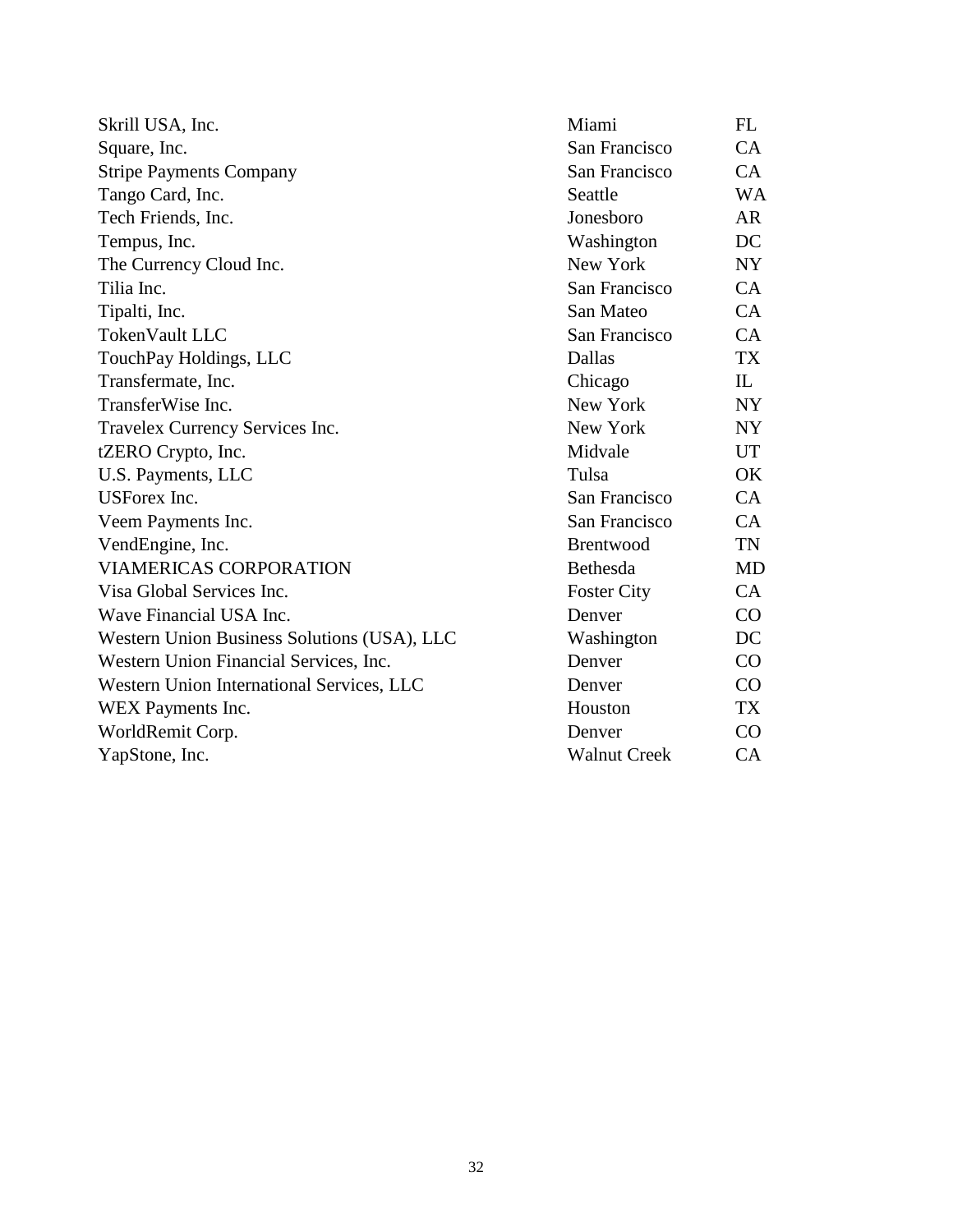# **WEST VIRGINIA REGULATED CONSUMER LENDERS**

| <b>Beckley Loan Company</b>                        |               |
|----------------------------------------------------|---------------|
| 622 Neville Street, Beckley, WV                    | Main          |
| Lendmark Financial Services of West Virginia, Inc. |               |
| 796 Foxcraft Avenue, Suite 105, Martinsburg, WV    | Main          |
| 105 LB & T Way, Logan, WV                          | <b>Branch</b> |
| 10 River Walk Drive, South Charleston, WV          | <b>Branch</b> |
| 6006 US Route 60 East, Barboursville, WV           | <b>Branch</b> |
| 250 Piercy Drive, Suite 17, Lewisburg, WV          | <b>Branch</b> |
| 506 Emily Drive, Clarksburg, WV                    | <b>Branch</b> |
| 6523 Mall Road, Morgantown, WV                     | <b>Branch</b> |
| 1257 Stafford Drive, Princeton, WV                 | <b>Branch</b> |
| 910 Nitro Market Place, Cross Lanes, WV            | <b>Branch</b> |
| 121 Beckley Crossing, Beckley, WV                  |               |
| OneMain Financial, Inc.                            |               |
| 43 RHL Boulevard, South Charleston, WV             | Main          |
| 63A Water Street, Logan, WV                        | <b>Branch</b> |
| 129 Dayton Street, Beckley, WV                     | <b>Branch</b> |
| 1156 Giant Street, Morgantown, WV                  | <b>Branch</b> |
| 522 Emily Drive, Clarksburg, WV                    | <b>Branch</b> |
| 4341 Route 60 East, Suite 175, Huntington, WV      | <b>Branch</b> |
| 101 Tygart Mall Loop Suite 106, White Hall, WV     | <b>Branch</b> |
| 1253 Stafford Drive, Princeton, WV                 | <b>Branch</b> |
| 271 Mall Road, Oak Hill, WV                        | <b>Branch</b> |
| 1021 National Road, Suite 1, Wheeling, WV          | <b>Branch</b> |
| 2837 Pike Street, Suite 2B, Parkersburg, WV        | <b>Branch</b> |
| 213 Coleman Drive, Lewisburg, WV                   | <b>Branch</b> |
| 57 Middleway Pike, Suite B, Inwood, WV             | <b>Branch</b> |
| 1349 Edwin Miller Blvd., Martinsburg, WV           | <b>Branch</b> |
| 196 N Tornado Way, Suite 5, Keyser, WV             | <b>Branch</b> |
| 309 Beckley Crossing, Beckley, WV                  | <b>Branch</b> |
| 95 West Main, Buckhannon, WV                       | <b>Branch</b> |
| 827 Fairmont Road, Suite 103, Westover, WV         | <b>Branch</b> |